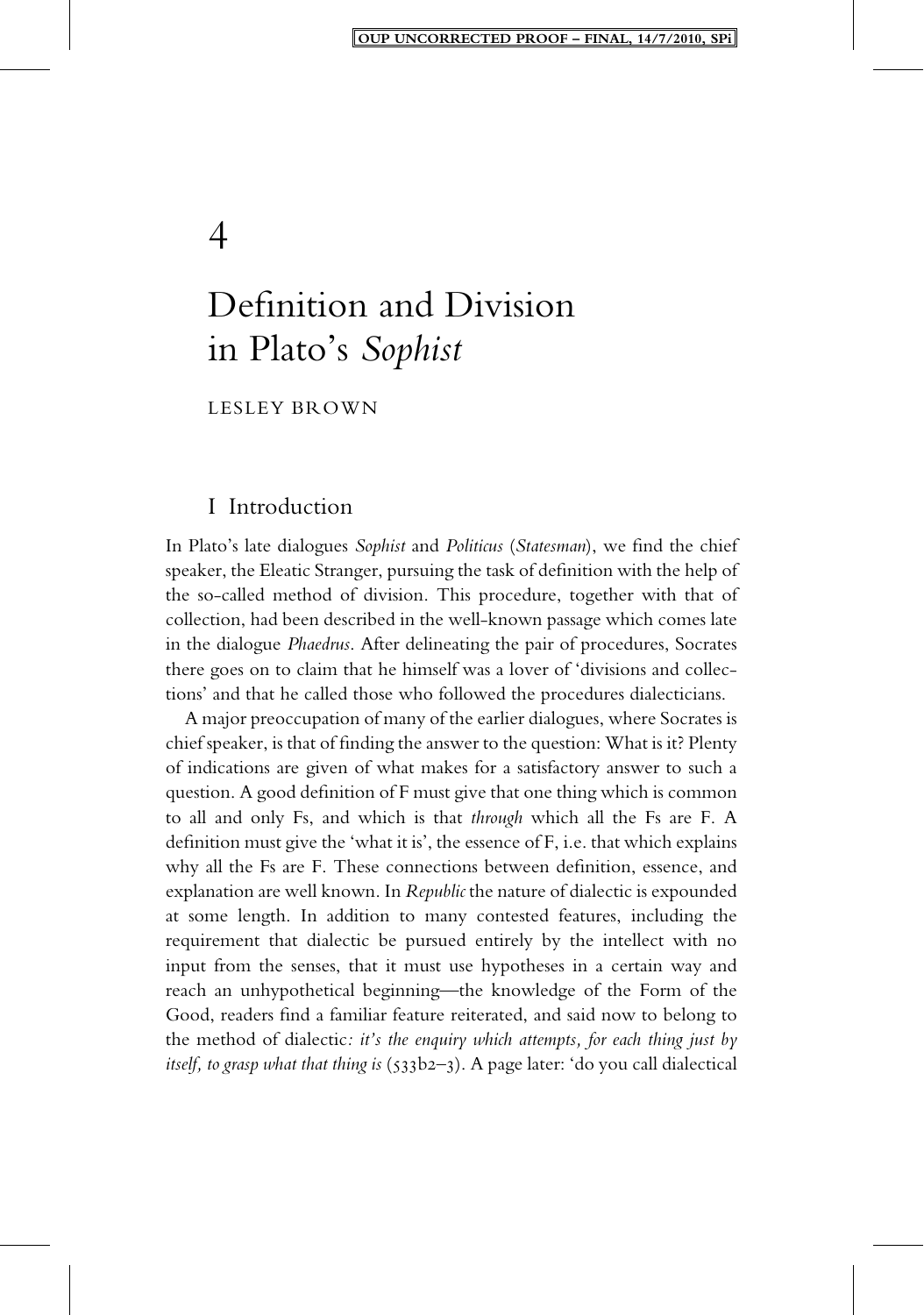the person who grasps a logos of the being of each thing?... Of course'  $(534b3-7)$ . In Republic, then, for all its grander and more elaborate metaphysical ambitions, dialectic still involves, at least in part, that search for the essence described and pursued in the earlier dialogues. What Republic adds (Rep. 537c) is the point that the dialectician must be *sunoptikos*, capable of an overview of reality, of discerning the structure of the whole.

So it is natural to ask whether the earlier ideas of what makes a good definition are retained in stretches of argument found in Sophist and Politicus, the dialogues which approach their targets using the method of division. Does a correct definition-by-division, expounded in a long formula (incorporating the genus and all the sub-branches down to the thing defined), satisfy the requirements on a definition with which a reader of the earlier dialogues of Plato has become familiar? In particular, is there still a conviction that a good definition must give the essence of the thing defined, in a manner connecting essence with explanation?

However, there are major and well-known problems in evaluating the method as practised in the two dialogues, but especially so in the Sophist. The project of defining the sophist/sophistry (these are taken to be equivalent in effect) occupies the outer parts of the work. Replete with humour, mockery, and absurdity, seven definitions in all are provided, each presented as giving what the sophist is. They are  $(DI)$  a paid hunter of young men who purports to teach excellence;  $(D_2)$  a travelling salesman of knowledge;  $(D_3)$ a stay-at-home retailer of products for the soul, whether produced by others, or  $(D_4)$  by himself;  $(D_5)$  a combative controversialist who deals in disputation for money; (D6) an educator who separates better from worse, revealing contradiction through cross-questioning; and finally (D7) a producer of images in men's souls, an imitator of the wise person, who is aware of his own ignorance when teaching via private cross-questionings. The first five locate sophistry in one or other branch of acquisitive art (techne); the sixth makes the sophist a kind of cleanser of false opinions, while the seventh (after the long and philosophically far more satisfying interlude on not-being and falsehood) declares the sophist to be a certain kind of producer of images.1 I investigate below some of the many scholarly responses to this

<sup>&</sup>lt;sup>1</sup> For D1–D6 see the résumé at Soph. 231c9–e6. Most commentators regard D6 as portraying the method of Socrates, and not, therefore, as to be read as any kind of account of a sophist. However, Crivelli (2004) denies D6 is supposed to portray Socratic method, while Taylor (2006) holds that it does, and thereby portrays Socrates as a sophist.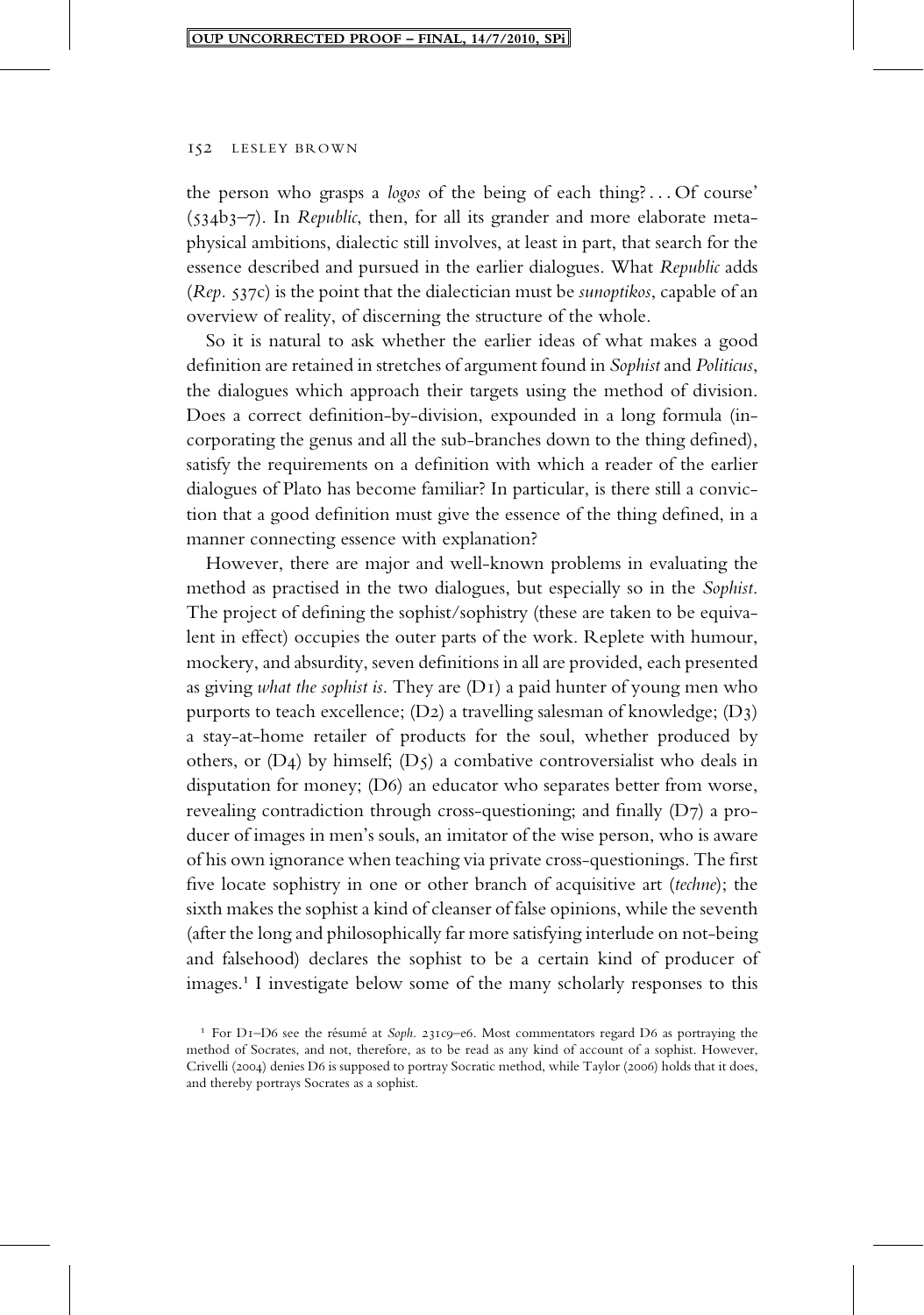bewildering display of the much-vaunted method of division. I divide scholars into a 'no-faction', those who hold that we should not try to discern, in any or all of the dialogue's definitions, a positive outcome to the investigation into what sophistry is (Ryle, Cherniss), and a 'yes-faction': those who think an outcome is to be found (Moravcsik, Cornford, and others).2 I shall conclude that in spite of the appearance of many answers (Moravcsik) or one answer (Cornford, Notomi), the reader is not to think that any of the definitions give the (or a) correct account of what sophistry is. But while I side with the no-faction, my reasons differ from those of Ryle and Cherniss, who, in their different ways, located the failure in the nature of the method of division. In my view the failure lies not, or not primarily, in the method of division itself, but in the object chosen for discussion and definition. Sophistry, the sophist: these are not appropriate terms to be given a serious definition, for the simple reason that a sophist is not a genuine kind that possesses an essence to be discerned.3 If we try to carve nature at the joints, we cannot hope to find that part of reality which is sophistry, for there is no such genuine kind as sophistry—especially not under the genus of techne, art, skill, or expertise.

### II Preliminaries on the Method of Division

Here is how the method of division is described in Phaedrus. After a brief description of 'collection' Socrates goes on to describe another procedure, division, as:

Soc. The reverse of the other, whereby we are enabled to divide into forms, following the objective articulation {literally: according to the joints}; we are not to attempt to hack off parts like a clumsy butcher ... (*Phaedr.* 265e, tr. Hackforth)

Soc. Believe me, Phaedrus, I am a lover of these divisions and collections, that I may gain the power to speak and to think; and whenever I deem another man able

<sup>&</sup>lt;sup>2</sup> The views of Moravcsik, Cornford, and Notomi are discussed in the text of section III; those of the 'no-faction' in note 17.

<sup>3</sup> I use 'genuine kind' to indicate something with a wider extension than that of 'natural kind' familiar from Locke, Putnam, etc. I use it to mean the kind of entity which Plato would allow to have an ousia (essence) or phusis (nature) of its own (cf. Tht. 172b). Virtues, senses like hearing and sight, and crafts like angling would be recognized as genuine kinds in the intended sense.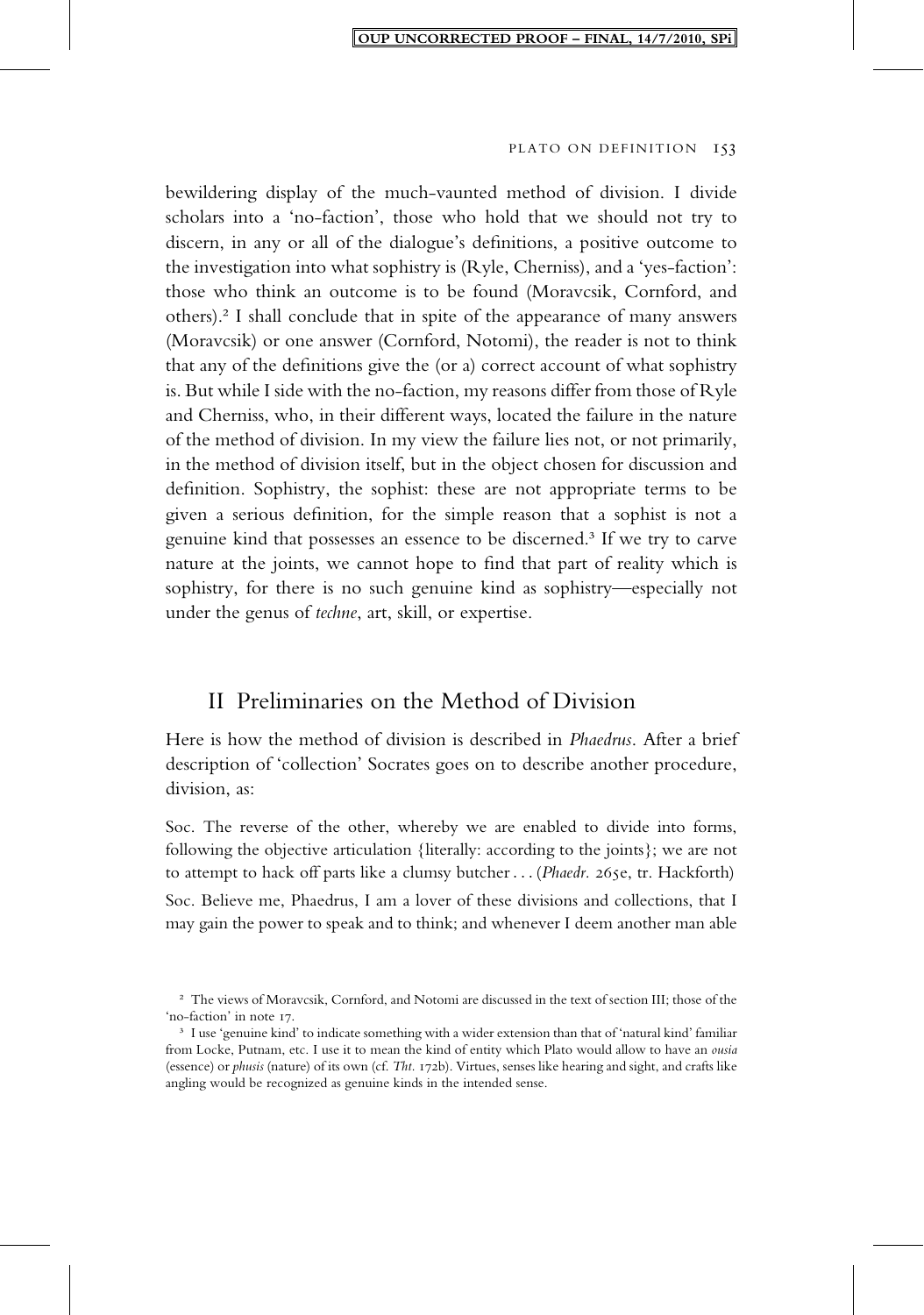to discern an objective unity and plurality, I follow in his footsteps where he leadeth as a god ... those who have this ability I call dialecticians. (ibid. 266b)

#### Taxonomy or Definition?

As announced in the above passage of Phaedrus, the method seems designed to produce a synoptic view of a whole as it is divided into its natural parts. The method is apparently fitted to the goal of displaying a taxonomic, classificatory scheme, showing how an abstract whole has internal divisions; what those subdivisions are and how they are related to each other and to the whole.4 So is the method one of taxonomy, that is, finding all the species of a genus, and showing their interrelations? So it seems in the Phaedrus, where Socrates' two speeches had made a start on displaying the different kinds of madness, mania, and locating love as one of these. Or is its goal definition: the careful delineation of a single species, found by successive subdivisions of a very general kind? Even if we do not go so far as Pellegrin<sup>5</sup> in finding a complete dichotomy between the Phaedrus' use of the method for taxonomy, and that in Sophist and Politicus for definition, it must be agreed that the use in Sophist and Politicus is predominantly for definition, not taxonomic classification.<sup>6</sup> That is, it is interested not in delineating the whole tree-structure, but in locating its target—the kind under investigation—at the end node of just one branch. But this is especially puzzling, for several reasons. First, when the method is introduced at Phaedrus 266, in connection with discerning all the kinds (branches) of madness, the terminology suggests that classification—that is, setting out the whole structure, with all the branches—is its prime use. Second, this fits well with the burgeoning interest in a synoptic understanding, and with the explicit interest in the interrelations of kinds both described and manifested in the central part of the Sophist.<sup>7</sup> And finally, recall the opening of the Sophist.

<sup>4</sup> Gorgias 463a–c, often thought to be an early appearance of the method of division, presents the interrelations of two pairs of four arts or pseudo-arts.

<sup>5</sup> Pellegrin (1986) p. 38.

<sup>6</sup> It is true that at some points, e.g. 266a–d, a rather elaborate taxonomy is offered, but overwhelmingly the focus is on dividing down until a definition of the sophist is reached. See especially 264d11– 265a2 for a description of the procedure's aim.

<sup>7</sup> I do not discuss the complex passage at 254c–e, where the ES presents a cryptic and much contested account of dialectic. See Gomez-Lobo (1977) and (1981), with Waletzki (1979). I accept the overall conclusion of Ackrill (1997, p. 96) (against Ryle) that this passage shows that Plato saw 'at least a close connection between division and the philosophical task of mapping the interrelations of concepts'. Cf. n. 17.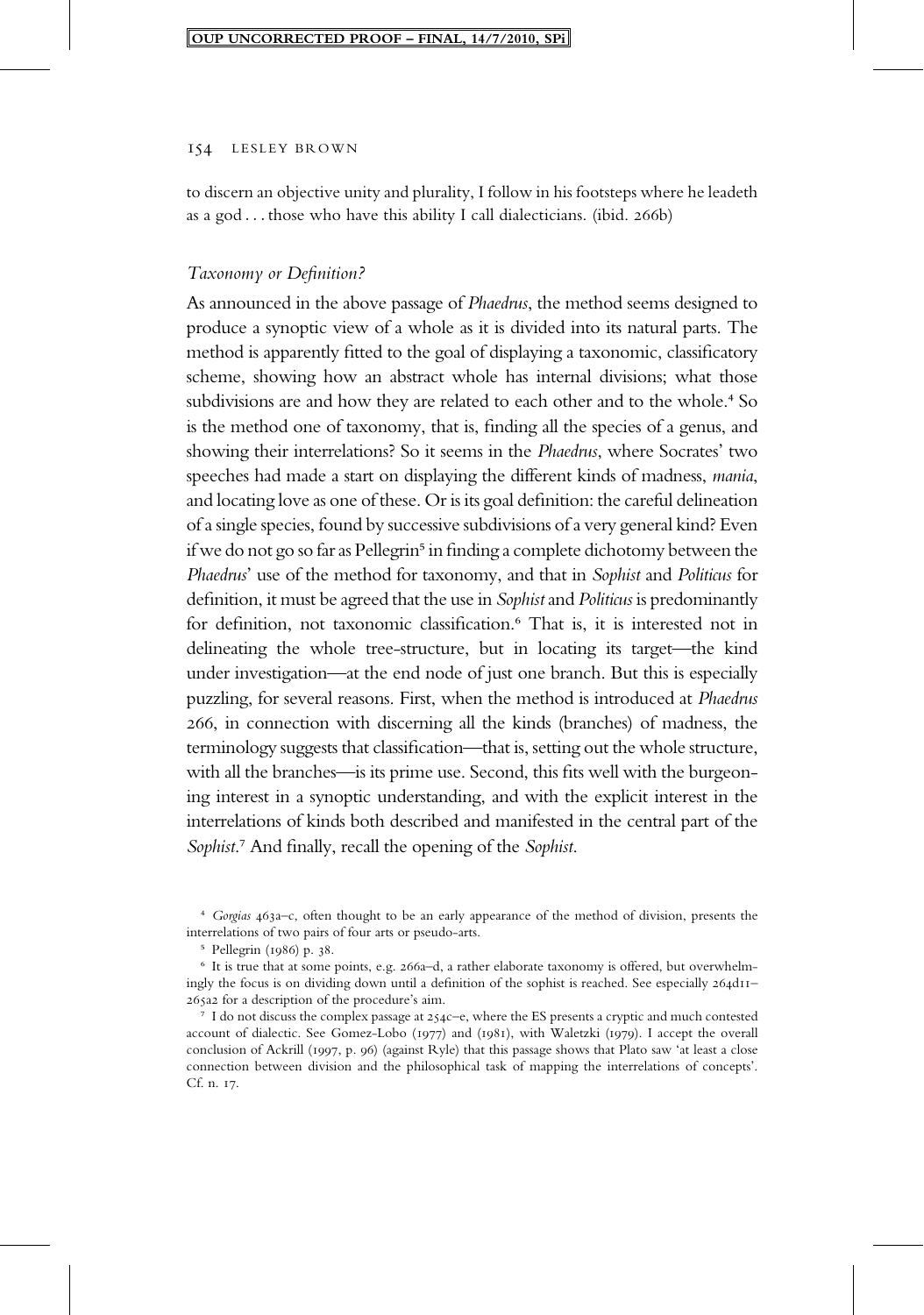The query posed by Socrates to the Eleatic Stranger, which sets the agenda for Sophist and Politicus, concerns these three: sophist, statesman, philosopher. Socrates asks what view the people of Elea take on the question: Do we have here three names for just one kind, or is each different from the other? (Soph. 217a). The question is made to arise from curiosity about the Stranger himself, and from Socrates' odd claim that real philosophers wander from city to city like the Odyssey's gods<sup>8</sup> in disguise, appearing sometimes as sophists, sometimes as statesmen, and taking on other guises too because of the ignorance of the onlookers (216c–d). In linking the Sophist dramatically with the Theaetetus (a dialogue full of intertextual references to the Apology and whose closing lines recall the impending trial of Socrates), Plato has reminded the reader of the fatal consequences of confusing philosopher with sophist.<sup>9</sup> What we expect, then, is a systematic exploration of the relations between the three types. And the method of division, which can lay out a map of interrelated kinds, displaying interconnections in a particularly helpful way, might seem well suited to the project of displaying the relations between the three. Instead, however, the method is used—at least ostensibly—primarily to 'define' the sophist and the statesman in their respective dialogues; it is not used to explore and display the relations of one to the other, for which at best a few hints are given.<sup>10</sup> Why not? Once again, I shall argue that the answer lies in the nature of the objects of enquiry, sophist, and statesman, and their relation to the philosopher. In particular, I shall argue that sophistry at least is not a genuine techne.

#### Some Questions of Terminology, Logic, and Ontology

Plato designates the procedure that of dividing kat'eide or kata gene; dividing into (or according to) forms or kinds. Below I defend the translation of kata 'into'; first some points about the terms eidos (form), genos (kind), and meros (part). An exchange between Moravcsik and Marc Cohen<sup>11</sup> explored the question whether these terms should be taken extensionally or intensionally: are what gets divided classes or properties or what? But, as both authors agree, neither a fully extensional nor a fully intensional reading of the key

<sup>8</sup> Odyssey 17, 485–7.

<sup>9</sup> Cf. Frede (1996), Long (1998), Sedley (2004).

<sup>10</sup> Hints in final division at 268c–d, cf. section IV; also 253e–254a, a passage which does distinguish sophist from philosopher but not via a division, referred to in VI below.

<sup>11</sup> Both in Moravcsik (ed.) (1973).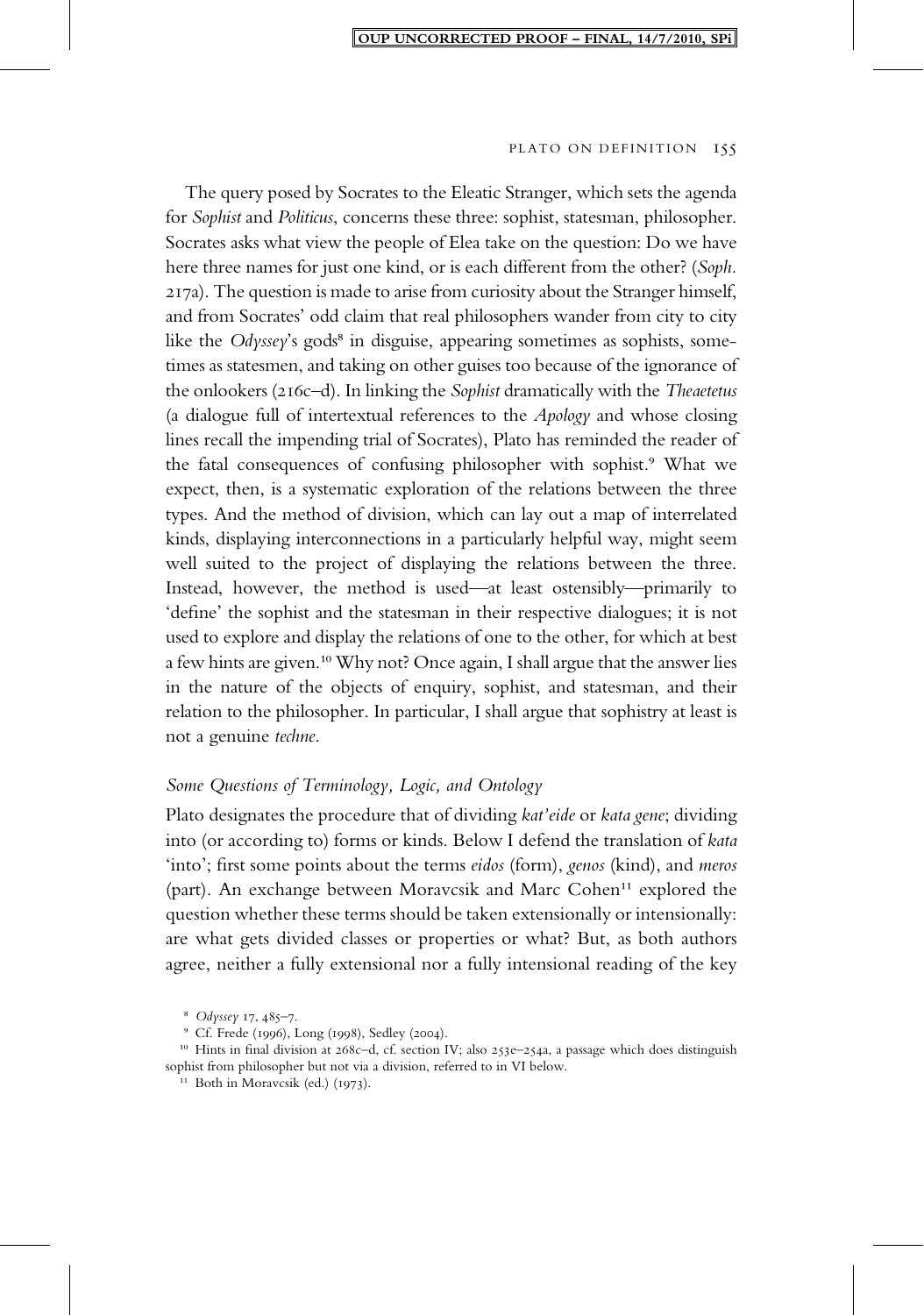terms is possible.12 In addition, it is clear that Plato often uses the terms eidos (form) and genos (kind) interchangeably, and in particular that he uses both labels for his method—dividing kat'eide, and dividing kata gene—without intending any distinction between them. That the terms genos and eidos may be used interchangeably rules out what might otherwise be an attractive line of interpretation of the ontology of division—one whereby gene are classes and eide the properties according to which classes are divided.

The term part (meros) is also used, like eidos and genos, for the product of a division, and like them, for something that can itself be further subdivided. Pol. 262–3 contains a famous distinction drawn by the Stranger (hereafter ES) between eidos and meros (form and part), such that any eidos is also a meros, but the converse does not hold. 'Barbarian' (says the ES) names a part (meros) of the human kind which is not also a form, presumably because it does not pick out a genuine kind, but is a label for all non-Greek races, 'unlimited in number, ... and sharing no common language'. Later I shall exploit this distinction into terms which name forms, i.e. genuine kinds, and those which do not, by arguing (as I have already indicated) that Plato may well have expected the reader to reflect that 'sophist', too, does not name a genuine kind. But in Sophist itself the results of a division may be labelled forms and parts (eide and mere) interchangeably.<sup>13</sup>

To turn to the meaning of kata in the locution: dividing kat' eide or kata gene, or kata mere, found in Phaedrus, Sophist, Politicus, and Philebus. This is commonly translated 'according to forms' (or kinds, or parts, depending on the term following kata). Though this is a perfectly common meaning for kata with accusative, indeed more common than the well-attested distributive sense of 'into', I am convinced that the translation 'into' is to be preferred.14 But not a lot hangs on this, since division of a whole into

<sup>&</sup>lt;sup>12</sup> An extensional reading is ruled out by the fact that the 'kinds' being, same, and different would be only one kind if kind = class, since  $ex$  hypothesi anything which is is also the same (as itself) and different (from everything else). A fully intensional reading is difficult, given the terminology of parts; footed creature is part of creature, but if we stick with intensions, the converse is true: creature is a part of the intension footed creature.

<sup>13</sup> 223c6–7 is a particularly clear example.

<sup>&</sup>lt;sup>14</sup> Confirmed by *Phdr.* 265e quoted above: division is kat'eide (into forms) according to the articulations (kat' arthra). See LSJ, s.v. kata B II, and Kühner-Gerth II.1, p. 323 n. 5. It might be objected that we divide according to some distinguishing mark or property, and the result of the division is something marked off by that distinguishing mark; and further that forms, eide, fit the former role better than the latter. Hence, the argument continues, dividing kat'eide should be translated according to forms. But we have already seen that Plato does not reserve the term eidos for the principle of division. See also next note.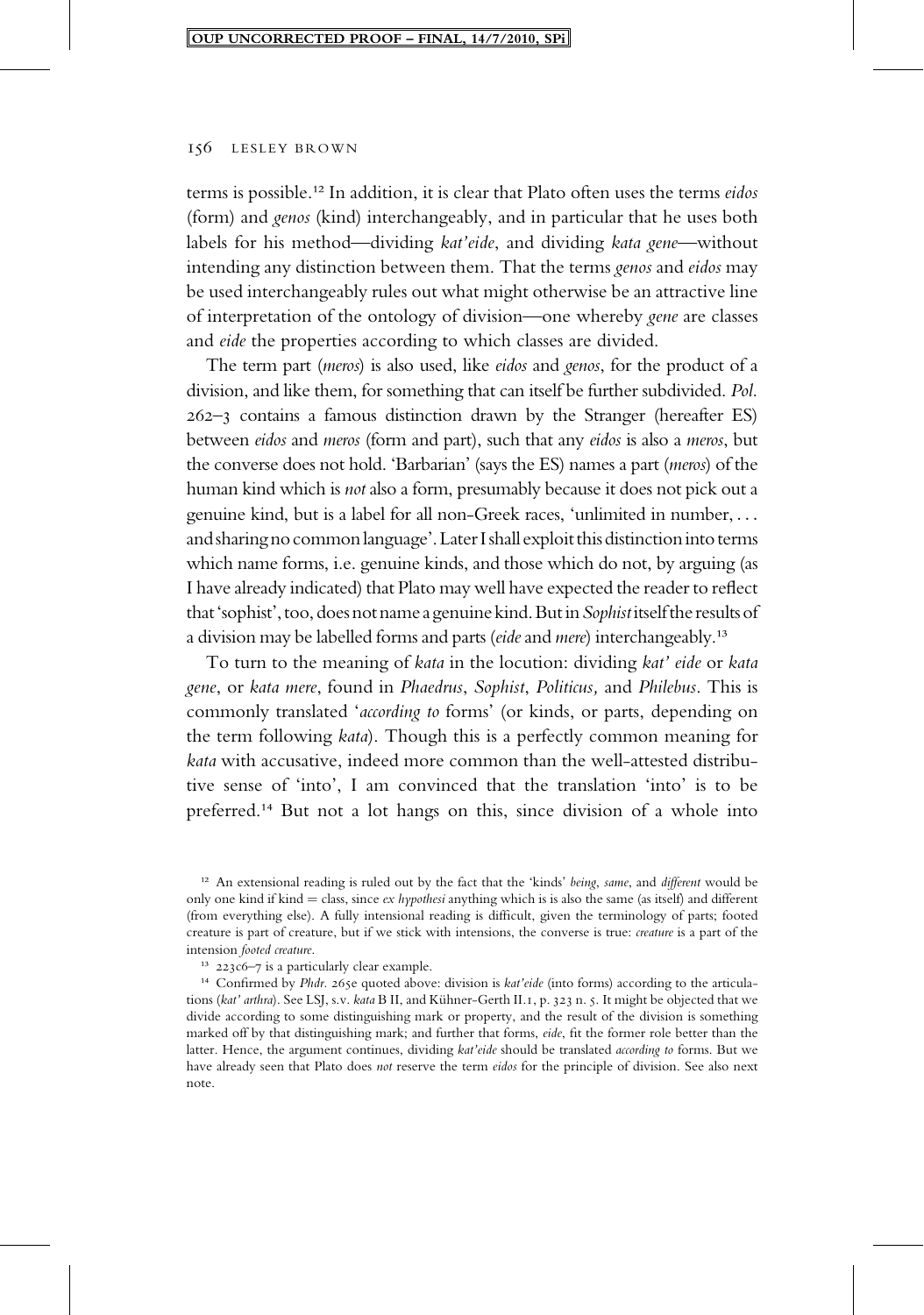forms (or kinds) is never a de novo division, rather, it is a division of a whole into its forms (or its kinds), just as the butcher divides a carcass into its parts, according to the joints, i.e. the place at which the limbs join.15 Correct dividing into forms is presented as a matter of discerning pre-existing distinctions in the subject, and, to that extent, dividing according to those distinctions. But it is this very presumption that raises the most acute difficulties for understanding the method of division, especially as demonstrated in Sophist. For the metaphor of cutting up a carcass into parts according to its joints strongly suggests both that the divisions are objective, and (though less definitely) that there is only one correct way to divide a given subjectmatter. But when the Stranger claims to discern divisions in Sophist and Politicus, these often seem arbitrary, whimsical, or designed to make a particular point. And, as we shall see, not only do the different definitions of sophistry locate it in different branches of techne (first in the acquisitive and later in the productive branch), but, more seriously, two quite different first cuts in the concept of techne are made in the two dialogues. In Sophist we are told that all technai are either acquisitive or productive; in Politicus that all are either practical or theoretical.16 To sum up, Plato characterizes division as into kinds or into forms, using these terms interchangeably. Correctly done, and on an appropriate subject-matter, the division follows the objective articulation of the subject-matter; that is, we divide a kind into its pre-existing sub-kinds or forms.

### III Obstacles to Finding a Successful Outcome in the Search for the Sophist via the Method of Division

In this section I explore and criticize a range of views that claim to discern a successful outcome to the search for the sophist.<sup>17</sup> On one view, that of

<sup>&</sup>lt;sup>15</sup> It might be objected that it *does* matter how we translate kata, since that according to which we divide (a distinguishing property, say) cannot be the same as that into which, the result of the division, the part (whether understood extensionally or intensionally) marked off by the property. But it is clear that Plato is happy to use the same term for the principle of division as for the result of division. For a clear example see Pol. 262, where dividing number by the odd and the even yields two forms, the odd and the even. See Cavini (1995) on the logic and terminology of *diairesis*.

<sup>16</sup> See section V below.

<sup>17</sup> Ryle (1966) and Cherniss (1944) are among those who deny a positive outcome. Ryle found the outer core of the Sophist with its definitions by division so tedious that he concluded that for Plato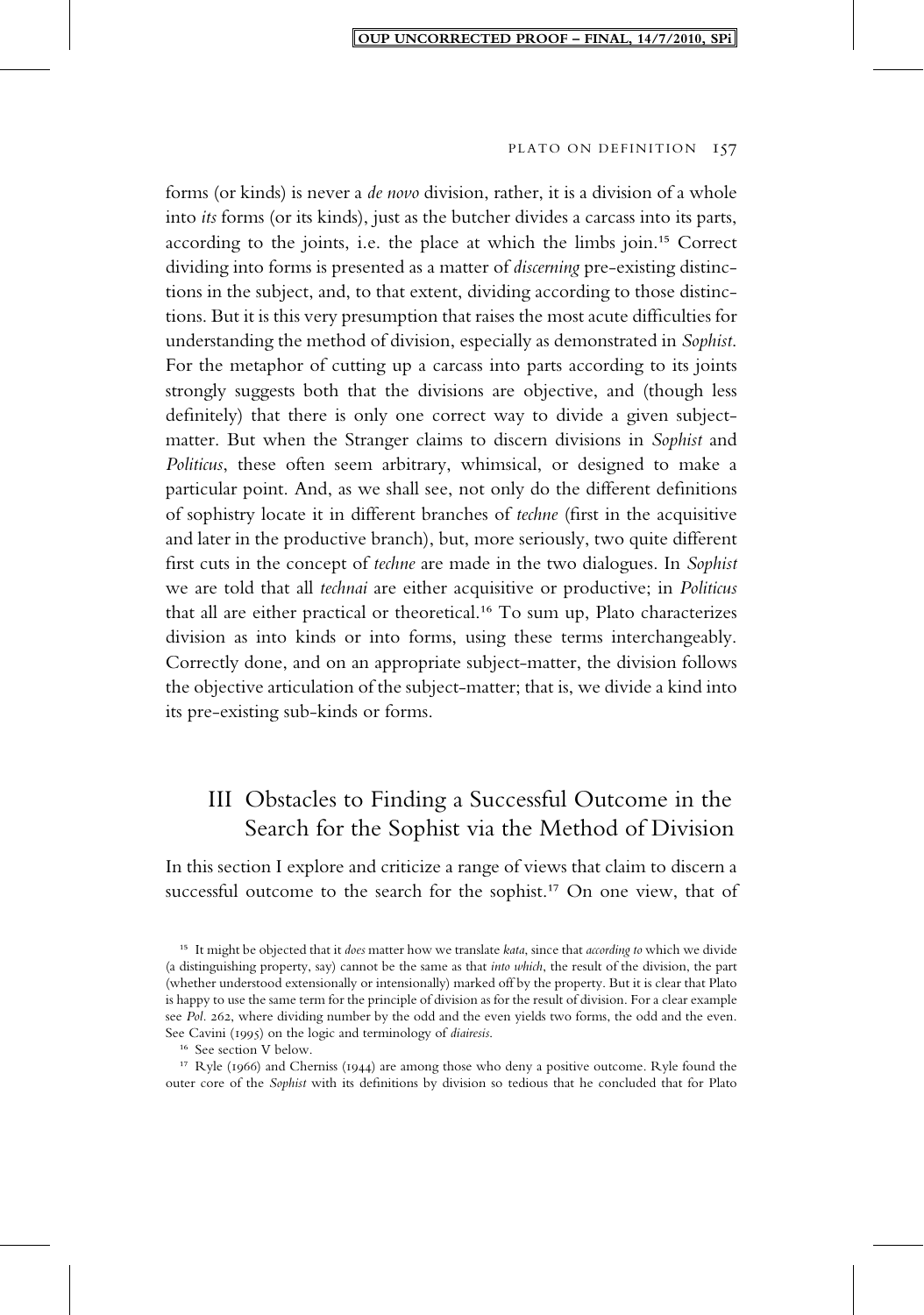Moravcsik, the presence of six or seven logoi of the sophist (Moravcsik eschews the word 'definition' here) is explained by their being, each of them, a correct unique characterization of sophistry. Just as there are several correct ways of uniquely identifying the number two, so also with sophistry. 'The existence of a plurality of divisions is in no way an argument against their being grounded in reality' (Moravcsik 1973, p. 166). If such a development in Plato's views on definition had indeed occurred, such that he no longer searches for the single essence, but for one or more unique characterizations, this would be of considerable interest. But the evidence of the Sophist—the six or seven 'definitions' of the sophist—does not vindicate this claim by Moravcsik, as I now show.

The problem for Moravcsik's view is that several of the definitions contain inconsistent elements. The major inconsistencies are (a) in the content of the teaching/peddling ascribed to the sophist and (b) more seriously, in the branch of techne in which sophistry is located. On the first point, the first four logoi explicitly confine the subject of the sophist's dealings to matters concerning virtue, and this is echoed in the fifth logos where the focus is on *antilogike*, the art of controverting, and the subjectmatter is confined to matters of justice and injustice. But the run-up to the seventh logos, despite it being a development from the notion of the sophist as controversialist, explicitly extends his range to speaking and controverting on all things. The argumentation has many oddities—I mention one of them below—but for now we notice simply the flat inconsistency in the alleged field of the sophist. If it be replied that the subject-matter of sophistry is not essential to it, it remains strange that this inconsistency is so prominent, and it remains true that inconsistent characterizations cannot all be correct ones.

A more important inconsistency derives from the initial division of techne into acquisitive and productive—a division I explore later—together with

<sup>&#</sup>x27;constructing kind-ladders' was a mere propaideutic to genuine philosophy, i.e. dialectic as seen at work in the central section of the dialogue. But in so doing Ryle rode roughshod over the difficult passage at 253c–e. Against Ryle, Ackrill (1997) convincingly demonstrates that 253c–e, in the heart of the central section of the dialogue, presents the method of division as a seamless whole with the investigation of the greatest kinds which forms of the central part of the Sophist. Cherniss held that in the Sophist and Politicus the method is 'a useful means of narrowing the field of search but the formal method alone may lead one to any number of definitions of the same thing unless one has the additional power of recognising the essential nature that is being sought'. (Here Cherniss quotes Soph. 231c–232a.) He concludes that 'diairesis appears to be only an aid to reminiscence of the idea'.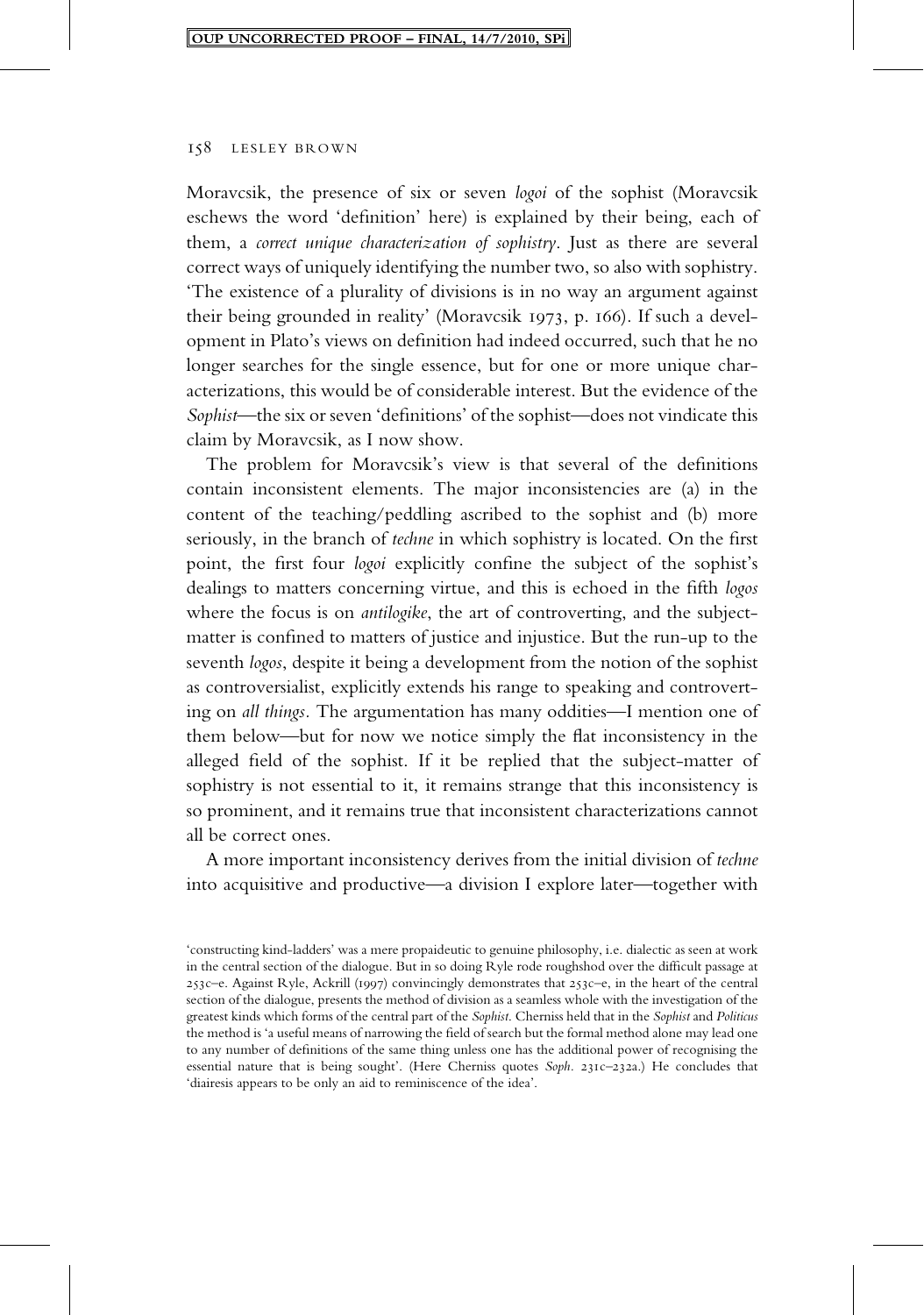the fact that Definitions  $I - 5$  locate sophistry within acquisitive *techne*, while the seventh proclaims it to be a branch of productive art.18 If, as the evidence suggests, all divisions are intended to be exclusive, even where not exhaustive, it follows that sophistry cannot be truly characterized both as a branch of acquisitive art and as a branch of productive art.

But are divisions intended to be exclusive? While this has been denied,<sup>19</sup> the evidence in the Sophist and Politicus strongly suggests that Plato envisages that one and the same kind cannot appear on both sides of a given division. Consider, for instance, the initial division of technai into acquisitive and productive. The very definition of acquisitive art at 219c1–8 includes the clause 'does not produce (demiourgei) anything, but. ... ' In other words, to be acquisitive is to be not productive. Excluding 'producing' from the acquisitive art is striking, especially since the ES tells us that one kind of acquirer, the stay-at-home retailer of D4, may make the products he sells. The very practice of asking, 'Are we to place X in A or B?' strongly suggests that these are seen to be exclusive; the interlocutor is never offered the option of finding the desired kind in both branches of a given division. If I am right that division is always exclusive, Plato cannot have held that sophistry belongs in both the acquisitive and productive branches of techne.

But the ES makes it quite plain that the seventh and final attempt starts in a different branch, the productive, even though the discussion of the sophist as a producer of images (D7) emerges from the idea of him as an expert in refutation (D5), allegedly a branch of acquisitive art. He does so at 265a8, remarking that earlier the sophist had put in an appearance for us in various parts of the acquisitive art. (This is the oddity I mentioned above.) Those who believe we are to see some truth about the nature of the sophist in all seven (or even in all bar the sixth) cannot surmount this difficulty: however tricksy a character the sophist is, sophistry cannot have incompatible properties. I conclude that by having the ES emphasize that the last definition starts from a different branch of techne from the earlier ones, Plato is signalling that something is amiss, and at the very least that we are not to see all seven (or all except D6) as true characterizations, let alone definitions, of 'the sophist'. Of course, each might have been correct as a characterization of a type of

<sup>&</sup>lt;sup>18</sup> See section I for a résumé of the seven definitions. I ignore for now the problematic sixth definition of the sophist as a practitioner of the elenchus, which places sophistry in a third branch of techne, the separative.

<sup>19</sup> Cohen in Moravcsik (1973), p. 189.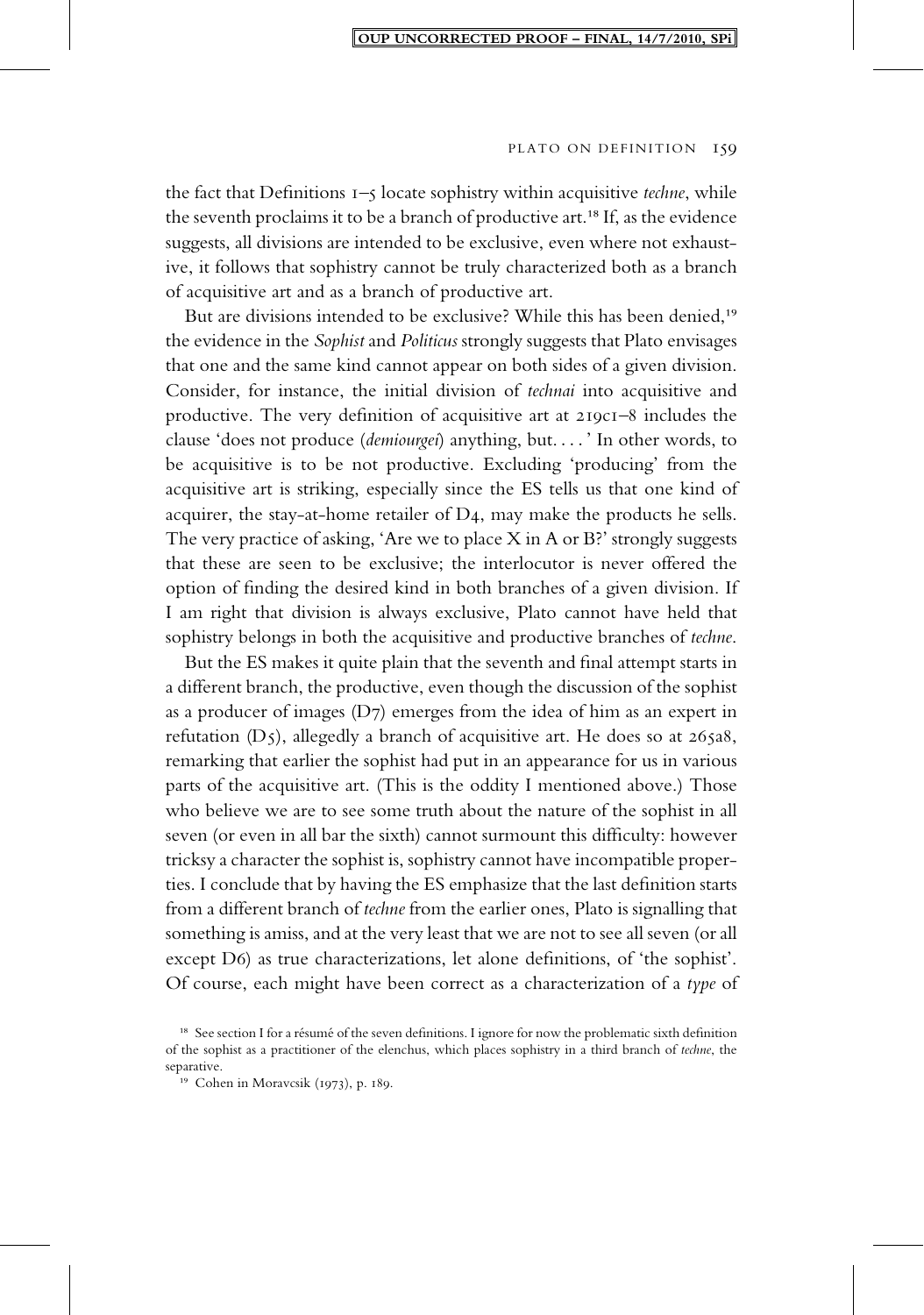sophist. Indeed, the different definitions remind us of the very different kinds of intellectual who get labelled 'sophist' in earlier dialogues. Definitions 1–4, which present the sophist as a paid teacher of virtue, and as a seller of knowledge of a variety of kinds, recall Protagoras, Hippias, and others from Protagoras. D5, the sophist as antilogikos, one who engages in disputation, invokes those very different types, the brothers in the Euthydemus. Henry Sidgwick noted how little in common the first group ('windy declaimers' or 'professors of conduct') have with the 'shifty disputers' of the second type, apart from the mere label 'sophist'.20 Bearing this in mind, we might well expect the ES to offer us different, and even incompatible accounts of different types of sophist.

But this is not how he presents his findings. As noted above, sophistry is consistently treated as the endpoint of a division, as something to be divided down to, not as a generic kind whose branches are to be discerned. The definitions present themselves as definitions of 'the sophist', and not of various types of sophist. So the problem for Moravcsik's view remains: the seven accounts cannot all be true characterizations of 'the sophist' which is how they are presented.

What of the other line which finds a successful outcome, discerning it in the last definition only? This is the view favoured by Cornford,<sup>21</sup> and by Notomi (though the latter's discussion is highly nuanced and finds a different role for the six earlier divisions).<sup>22</sup> The diagram below shows this last 'definition', together with the 'cuts' leading to it.

I briefly rehearse many puzzling features of this last definition, to display how unlikely it is that it is supposed to represent the essence of sophistry. First, all the earlier aspects of sophistry as acquisitive and specifically agonistic are dropped. The second puzzle arises from the distinction at 235d–e between

<sup>20</sup> Sidgwick (1872). See also Irwin (1995), who accepts much of Sidgwick's position but seeks to find more common ground than Sidgwick allows between the two groups of sophist.

<sup>21</sup> Cornford (1935, p. 187): 'the first six divisions actually, though not formally, serve the purpose of a collection preliminary to the seventh. They bring before us the types to be surveyed before we can fix on the really fundamental character of Sophistry.' He also speaks of discovering 'the really fundamental trait, the generic form that will finally yield the correct definition of the essence of Sophistry' and of 'the final serious analysis of the essential sophist'.

<sup>&</sup>lt;sup>22</sup> '[T]he first five definitions represent at least some aspects of the sophist's art, and hence they can be regarded as true appearances seen from certain viewpoints ... The final definition ... will be the true appearance, namely the likeness of the sophist, which the philosophical inquiry finally attains' (Notomi 1999, pp. 277–8). In places (e.g. pp. 85–7, 300) Notomi shares my reservations about whether sophistry is a techne; elsewhere (pp. 43, 46) he is content to speak of the essence of sophistry.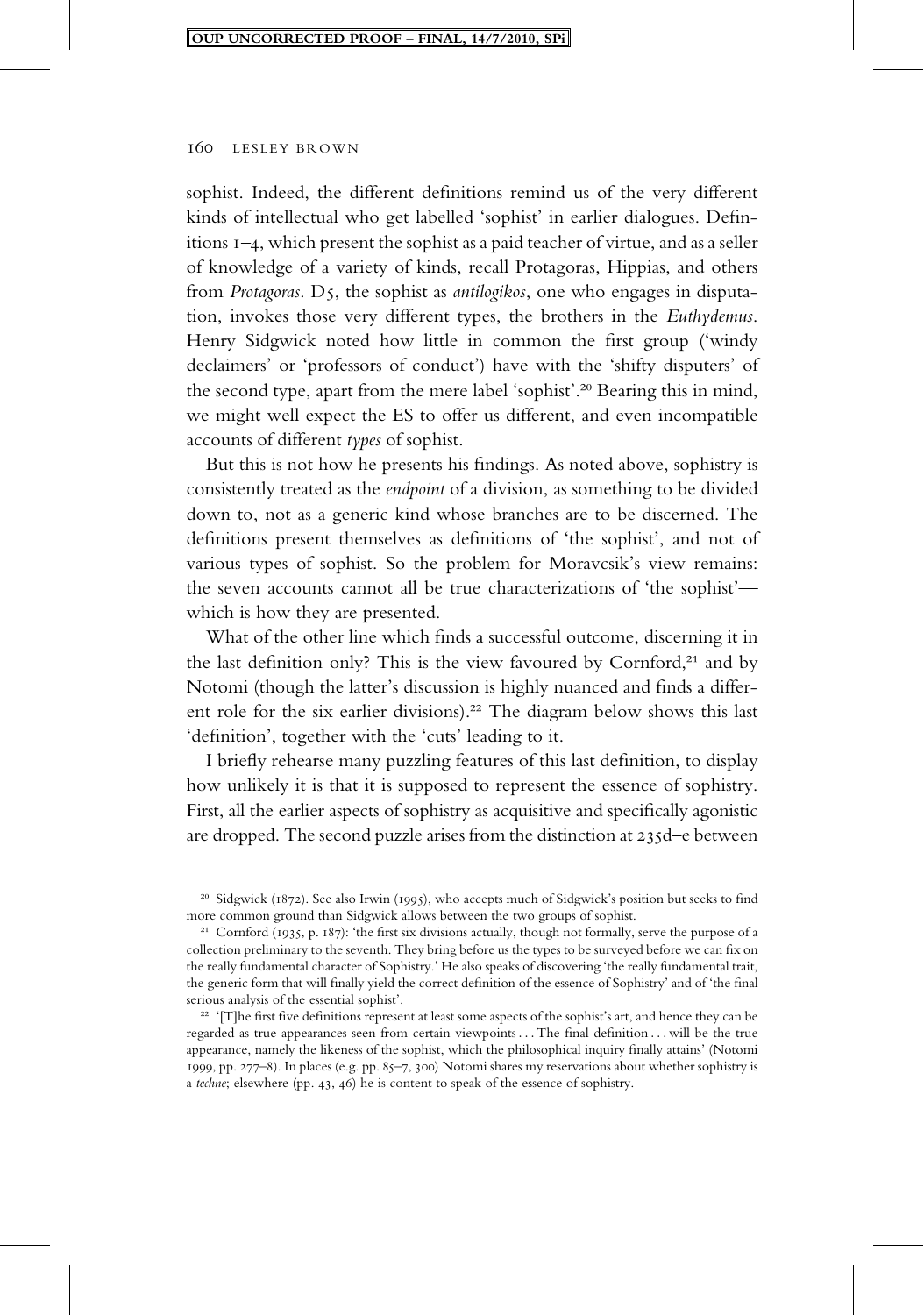#### OUP UNCORRECTED PROOF – FINAL, 14/7/2010, SPi

PLATO ON DEFINITION 161



Diagram showing the seventh 'definition' of the sophist/sophistry (Sophist 265a– 268d) after Bluck (1975).

two types of image, likenesses and semblances, a distinction whose import is disputed; it would take us too far afield to discuss it fully. Some suppose that it is meant to correspond to the distinction between production of true images (including true logoi) and false ones. But though the placing of the sophist in the latter branch—the production of falsehoods—would fit this interpretation, it is not, I think, what is intended.<sup>23</sup> It is highly problematic, for that reading, that within the semblance-producing branch, we find a kind of imitation which proceeds from knowledge. For how could a species of imitation which proceeds from knowledge lie in a division whose hallmark is that it is the production of falsehoods? This has been inserted to hint that the wise person (sophos) and the politikos are to be found in this nearby branch, the 'knowledgeable' one, so it remains a puzzle that knowledgeable persons are found in the semblance-producing branch. Surprisingly little mileage is gained from

<sup>23</sup> 260c–d tells against it. There the ES argues from the existence of deceit and falsehood to the possibility of images in general (and not of just one subset of images). This strongly suggests (though it does not entail) that it is false statements/beliefs, not statements/beliefs in general, which are regarded as images.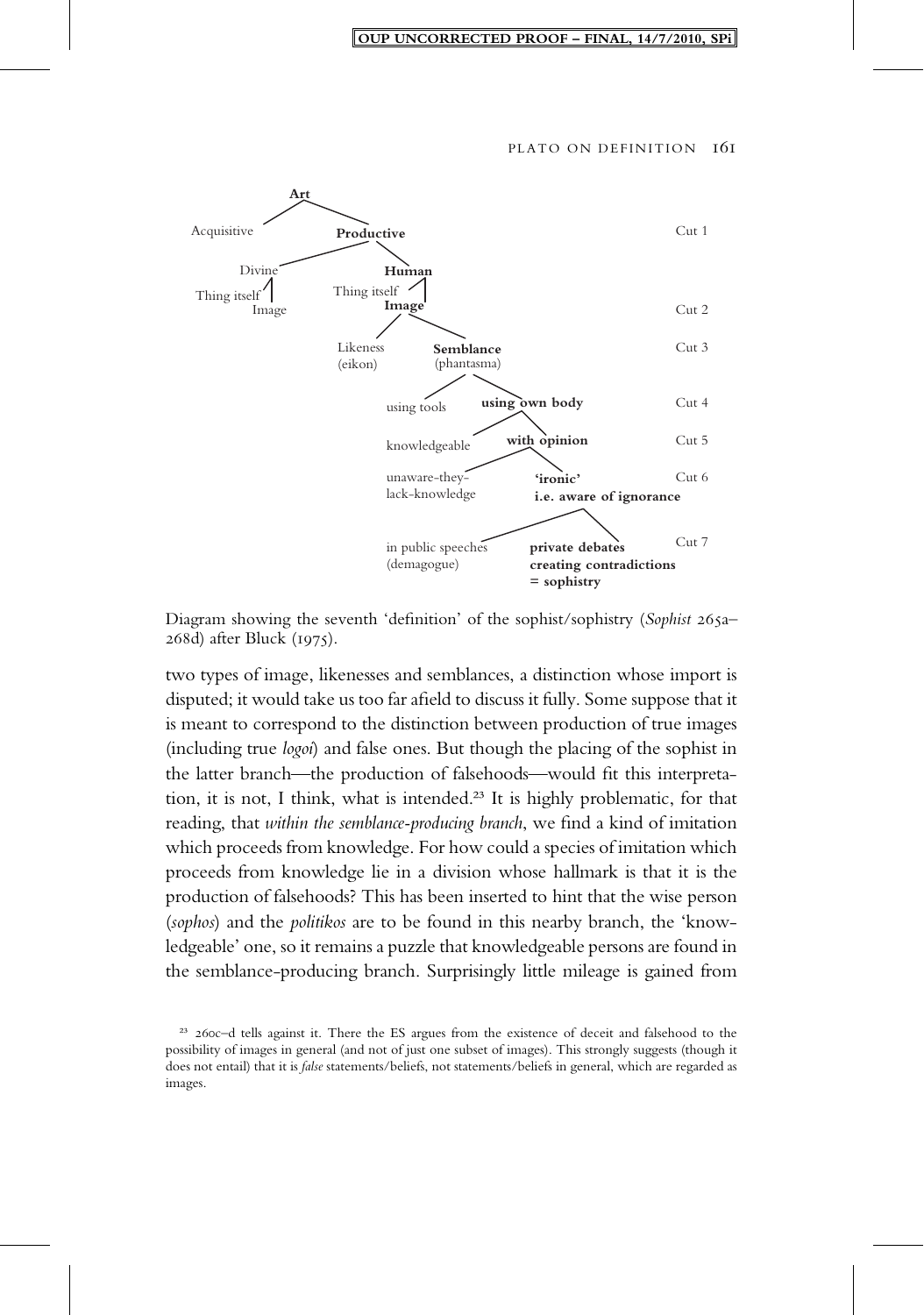the distinction between two types of image-making, and by cut  $\zeta$  the ES seems to have forgotten that the branch which gets divided into those who know and those who don't is itself a branch (and the 'worse' one at that) of image-making. (See 267e5–7: 'the sophist was not among those who know but among those who imitate'.) The next-but-last cut, cut 6, divides the remaining branch of imitators into those who are aware of their lack of knowledge and those who are not, and the triumphant discovery of the sophist is that he is one of the aware-he-lacks-knowledge ones, the one who speaks in private, while his public-speaking counterpart is labelled demagogue.

These last moves bring starkly into focus a point I believe to have been not far below the surface throughout the attempts to define the sophist. It reminds us of the point stressed earlier, that it is hard to separate sophistry from philosophy, at least in the guise of Socrates. For the final definition of the sophist seems to fit Socrates almost equally well, as we shall see. It's strange to find sophists placed firmly in the branch of 'aware-they-lackknowledge imitators' since some sophists (Protagoras, perhaps, and Hippias) were portrayed by Plato as unaware that they lack knowledge. Furthermore, many genuine strivers after truth, who are no sophists, fit the description 'aware of their own ignorance' and the label eirônikos inevitably calls to mind the figure of Socrates, especially when this practitioner is described as 'carrying on in private and with short speeches, compelling the person he is talking to to contradict himself'  $(268b3-5)$ . In fact it becomes clear that at none of the cuts in this division is the practice of philosophy firmly distinguished from that of sophistry on our intuitive understanding of Plato's distinction between them. That is, there is no explicit reference to what from earlier works we have been led to hold is a key difference between true philosophy and sophistry, that the former undertakes its investigations seriously and aiming to discover the truth, while the latter is careless of truth but aims instead at prestige, victory, or money. Instead, the so-called distinguishing features at each of the cuts fit some philosophers as well as sophists.

For however we construe the distinction between the two types of image, it seems the philosopher as much as the sophist can produce the 'semblance' type of image (cut 3); both sophists and philosophers use their bodies, not an implement (i.e. they speak) (cut 4); philosophers can get things wrong, as well as have knowledge (i.e. they can be on both sides of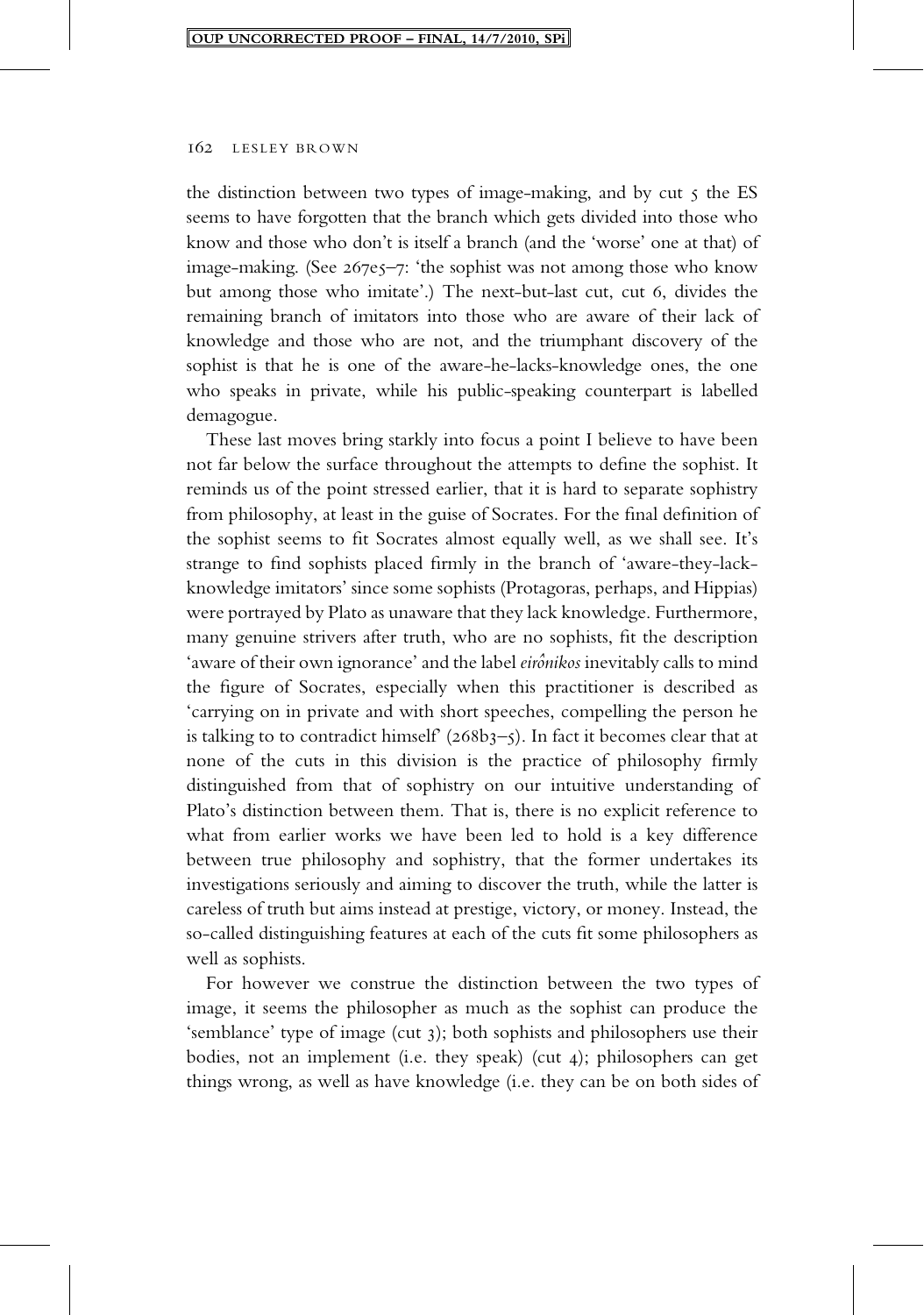cut 5), and those who lack knowledge, like Socrates, are aware of their own ignorance (cut 6).24 Being ignorant but creating the impression of being an expert: is that not just what befell Socrates (Apology 23a), whose ability to refute the experts gave the impression that he himself possessed knowledge? Yet here it is given as the defining mark of a sophist!

### IV Is Sophistry a techne, Distinct from that of Philosophy?

The fact that frequent allusions to or reminders of Socrates are found within the divisions defining the sophist has met with a variety of responses from scholars. A particularly challenging one is given by C. C. W. Taylor.<sup>25</sup> He holds that Plato firmly dissociates philosophy, now seen as the comprehensive knowledge of true reality, from Socratic practice, which Plato now sees as more akin to sophistry since it shares with it sophistry's distinctive mark, the production of contradiction by questioning. Among many reminiscences of Socrates he discerns in the earlier divisions, Taylor points particularly to the label goes, magician or illusionist, which is prominent in the lead-in to the final division of the sophist as a producer of images of a certain kind.<sup>26</sup> Taylor surmises that Plato now regards Socrates' unaccountable power to identify false beliefs, in his practice of examination of people's beliefs, as mysterious. In this Socrates is akin to the sophist as a kind of goes, though the sophist's magic is to instil false beliefs, while that of Socrates is to rid men of them.<sup>27</sup>

The novelty of Taylor's reading is his suggestion that Socrates is now being classed as a sophist and by implication not as a philosopher (since Socrates lacks the knowledge which now, according to Taylor, Plato sees as the philosopher's hallmark). Taylor has certainly mounted a powerful case, but a major problem with his account is that he accepts the apparent

<sup>24</sup> Notomi (1999, p. 297) disagrees. He writes, 'while the ironical sophist conceals his ignorance, the philosopher openly admits it'. This requires understanding the difficult clause at 268a4 to mean that the sophist pretends to know things he suspects he does not. Cornford translates neutrally: 'has the air in the eyes of the world <of being knowledgeable>'. No doubt Plato held that sophists (unlike Socrates) deliberately fostered the belief that they were wise, but the point is not explicitly made at cut 6.

<sup>25</sup> Taylor (2006).

<sup>&</sup>lt;sup>26</sup> For goes in Sophist see 234c5, 235a1, a9, 241b6. Note that at Pol. 303c actual politikoi (i.e. non-ideal ones, not real politikoi at all, in fact) are also labelled goetai and sophists.

<sup>27</sup> Taylor (2006), p. 167.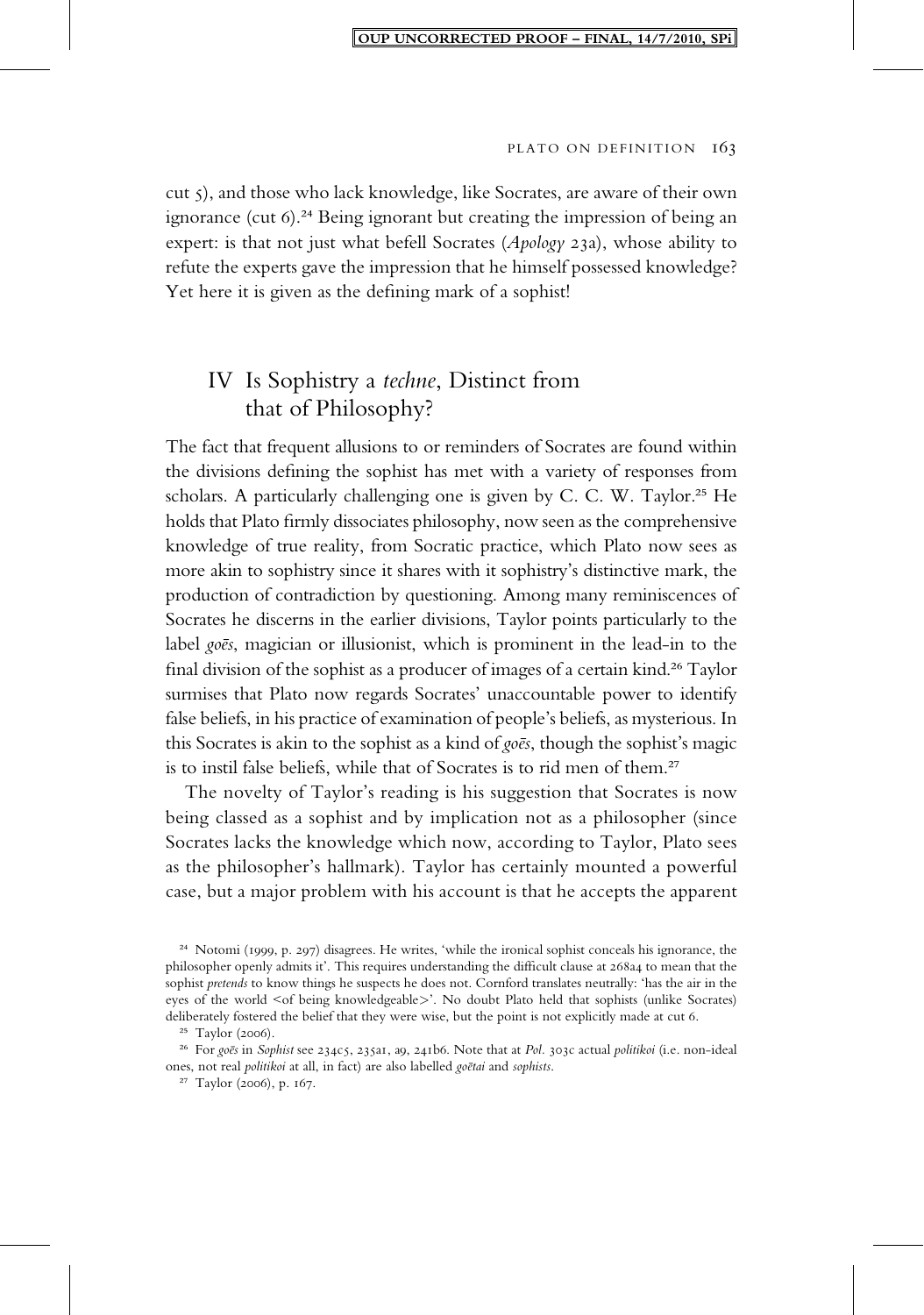premise of the work, that philosophy and sophistry is each a distinct techne with an essence of its own. I believe that the data he marshals can be accounted for differently, and that we are not obliged to conclude that Plato's message is that Socrates is now seen as that distinct kind of expert, a sophist, and not after all a philosopher.

My alternative account points up the major false start, which we need to notice: the assumption that sophistry is a techne, with an essence distinct from that of philosophy. As indicated above, I believe the frequent allusions, in the course of the divisions, to Socrates and his practices are there to show us that if you approach the attempt to define sophistry in so unprincipled a manner, starting from unquestioned assumptions about its being a *techne*, then it can indeed seem similar to philosophy, at least as practised by Socrates.

Surprisingly little attention has been paid to two salient features of the attempt to define the sophist. First, the assumption that sophistry is a techne is unquestioned, despite the well-known denial of this in the famous Gorgias passage (462–3), where it is classed, along with rhetoric, as an empeiria, a knack, not a techne, and despite the very weak ground offered for its being a techne.28 Second, no explicit or even implicit attention is paid to the question of how one techne is to be distinguished from another. And yet these are issues in which Plato has throughout his oeuvre shown considerable interest.29 So it is doubly surprising that no rationale is offered for sophistry being a techne, that no rationale for the different cuts of the genus techne is given, and that little or no use is made of the important points about the nature of a techne that appear in earlier dialogues.

### V Plato on the Criteria for Being a techne

What is a *techne*? It is a reasoned capacity to achieve a (worthwhile) goal. Qua possessing a techne, the expert must understand the causes of success or

<sup>&</sup>lt;sup>28</sup> The ES gains Theaetetus' agreement that sophistry is a techne in a particularly weak exchange. Asked whether the sophist is an *idiôtes* (amateur) or a *technites* (craftsman), Theaetetus replies that, with the name sophist, he could hardly be an amateur; the reply plays on the -istes ending of the word. Contrast 268b10.

 $29$  Irwin (1977), p. 71 and p. 288, n. 19 with references; Sedley (2003), p. 43 among many treatments.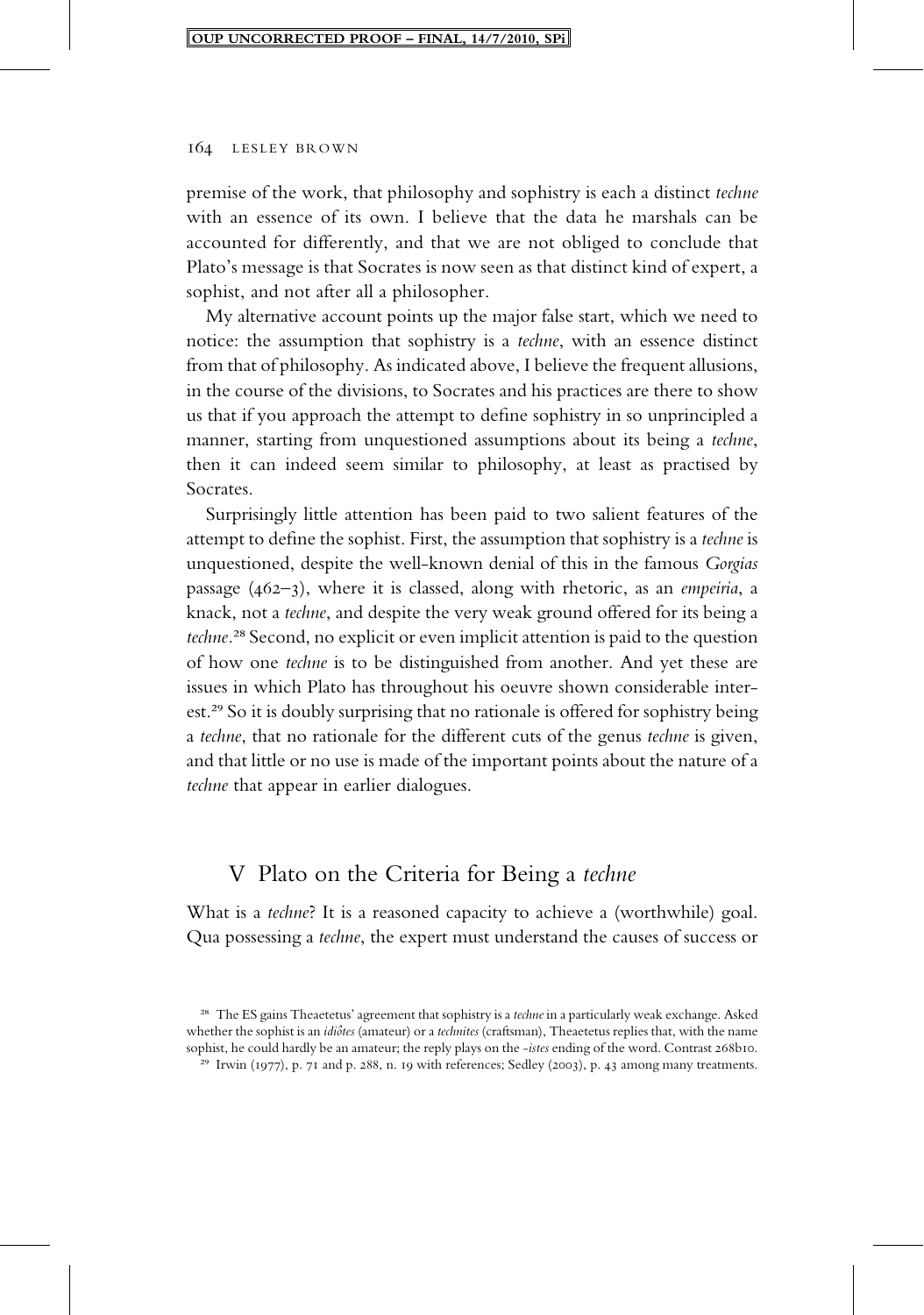failure, and as such must be able to teach the expertise to another.<sup>30</sup> So a key feature of a techne is that it has a goal. If there is such a thing as the essence of a techne, the account of the essence must make reference to the goal.

Does sophistry have a goal essential to it? We know from earlier dialogues that a major complaint against the sophists was that they pursued their intellectual discussions not for the sake of the truth but for the prestige they gained from the defeat of opponents, and the fees paid by a host of paying pupils attracted by this prestige. We know also that Plato regarded their intellectual pretensions as, by and large, unfounded. All these points emerge implicitly, with wealth featuring in  $D1-4$  (sophistry as a kind of hunting, then of merchandising), victory as well as money in  $D_5$ , while the unfounded nature of the intellectual prestige is prominent in  $D7<sup>31</sup>$  Does any of these give a unique goal for sophistry? No. Characterizing the sophist as someone hunting rich pupils  $(D_1)$  or as someone aiming to sell his intellectual property to rich young men  $(Dz-4)$  does not distinguish him from genuine experts, such as doctors or geometricians, who take paid pupils whom they instruct in their techne.  $D_5$ , the combative controversialist who deals in disputation for money, combines the goals of defeating the opponent in controversy with money-making; it is only this last point that distinguishes him from Socrates, whom we are surely intended to recognize in the adjacent adolesches (chatterer), since this is how Socrates has described himself at *Theaetetus* 195b–c. Neither goal—money nor victory—is distinctive of a sophist, though both are goals associated with them by Plato. Most serious of all, and not previously remarked, the seventh definition—the one many hold to be definitive—singularly fails to reveal a goal of the sophist, as I now argue.

The last definition proceeds from a well-known but problematic analogy between painters and sophists, on the ground that each produces a kind of image. The images the sophists produce are identified as false beliefs about matters of justice and virtue, and in particular the false belief that the sophist himself is an expert on these matters.<sup>32</sup> An immediate disanalogy here is that

<sup>30</sup> Gorg. 465a, 501a.

<sup>&</sup>lt;sup>31</sup> The goal of the sophist in his sixth appearance is education, or rather its essential preliminary, removing a false conceit of wisdom. Since the sixth appearance is explicitly bracketed off, we can pass over it.

<sup>32</sup> 267c: the sophists cultivate the appearance of virtue; 268c1: the sophist is an imitator of the wise man, echoing 233b–c. P. Kalligas (in Karasmanis 2004, p. 224), in his comment on Taylor's article, makes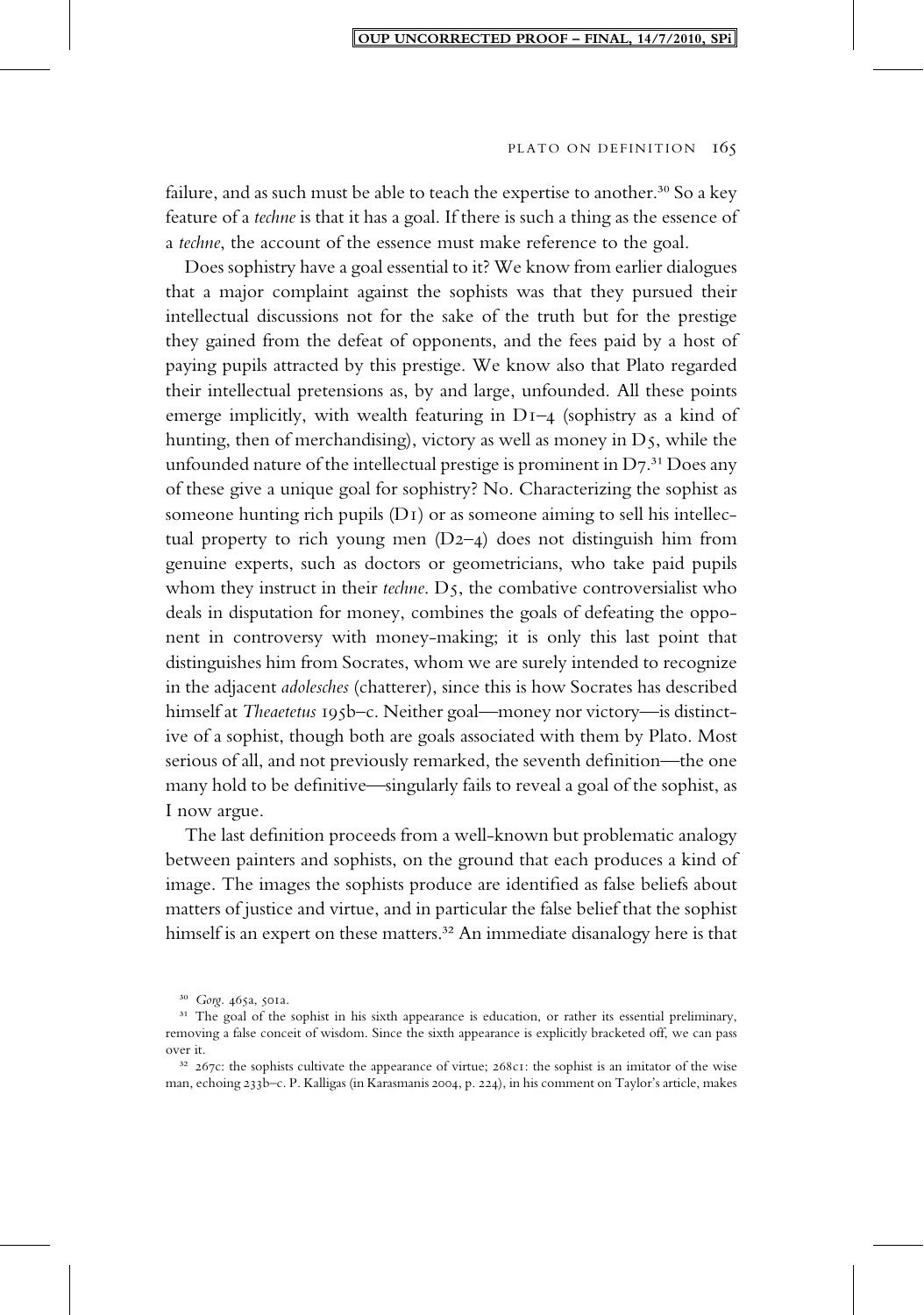painters intend their images to be recognized as such: their expertise precisely is that of producing skilful and realistic visual representations which are recognized as such. This is true even if, as the ES fancifully suggests, some painters deceive young persons into thinking their products are the real thing; that cannot be their main goal, and it is bizarre to find it suggested as any part of the painter's art.<sup>33</sup> The suggestion that painters' images may deceive is no doubt made to smooth the way to the claim that the sophist is a producer of images. As just noted, the images in question are the false beliefs acquired by the sophist's audience, and, chief among them, the belief that the sophist himself is a wise man. Hence the designation (offered by Theaetetus, 267c1): imitator of the wise person. So it is crucial to the sophist's success that the images (i.e. false beliefs, especially in his own wisdom) are not recognized as such. But producing deceptive images is not his goal. His goal is not, de dicto, to create false beliefs; rather it is to create a belief in his own wisdom. That the belief is a false one follows from the fact that the sophist is a *sham* wise person. Deception is the means to his goal, but it is not his goal. Once this is spelled out, it becomes clear why sophistry is not a genuine techne. There may be a trick or two involved in getting people to think you are wise when you are not, but that does not make it a techne. The nub of Plato's complaint against those he labels sophists may be their uncanny ability to appear wise when they are not, but again, that does not mean there is a techne whose aim is precisely this.

The seven definitions, then, fail to suggest a consistent goal for sophistry. While the first four gesture at goals familiarly associated with sophists (wealth, victory), these aims are not exclusive to sophistry but may be shared by other experts such as architects, doctors, and dramatists. The final definition, with its emphasis on being a kind of imitator, signally fails to mark a goal (and the analogy with painting is thereby a flawed one). Imitating a wise person, i.e. contriving to be thought wise when one is not, is a means to what, as the discussion at this point reveals, is the sophist's goal, viz. getting a reputation for wisdom, but is not the goal itself.

a different assumption. He takes the reference to the sophists producing images to be referring to their use of certain literary techniques, such as the epideictic model-speeches used by Gorgias and Antiphon. This is an ingenious suggestion, and it would allow the parallel with painters much more force. But it does not do justice to the theme of the deceptiveness of sophists, their attempts to appear wise when they are not.

<sup>&</sup>lt;sup>33</sup> It is curious that both in the Sophist and in the Republic this implausible suggestion is made.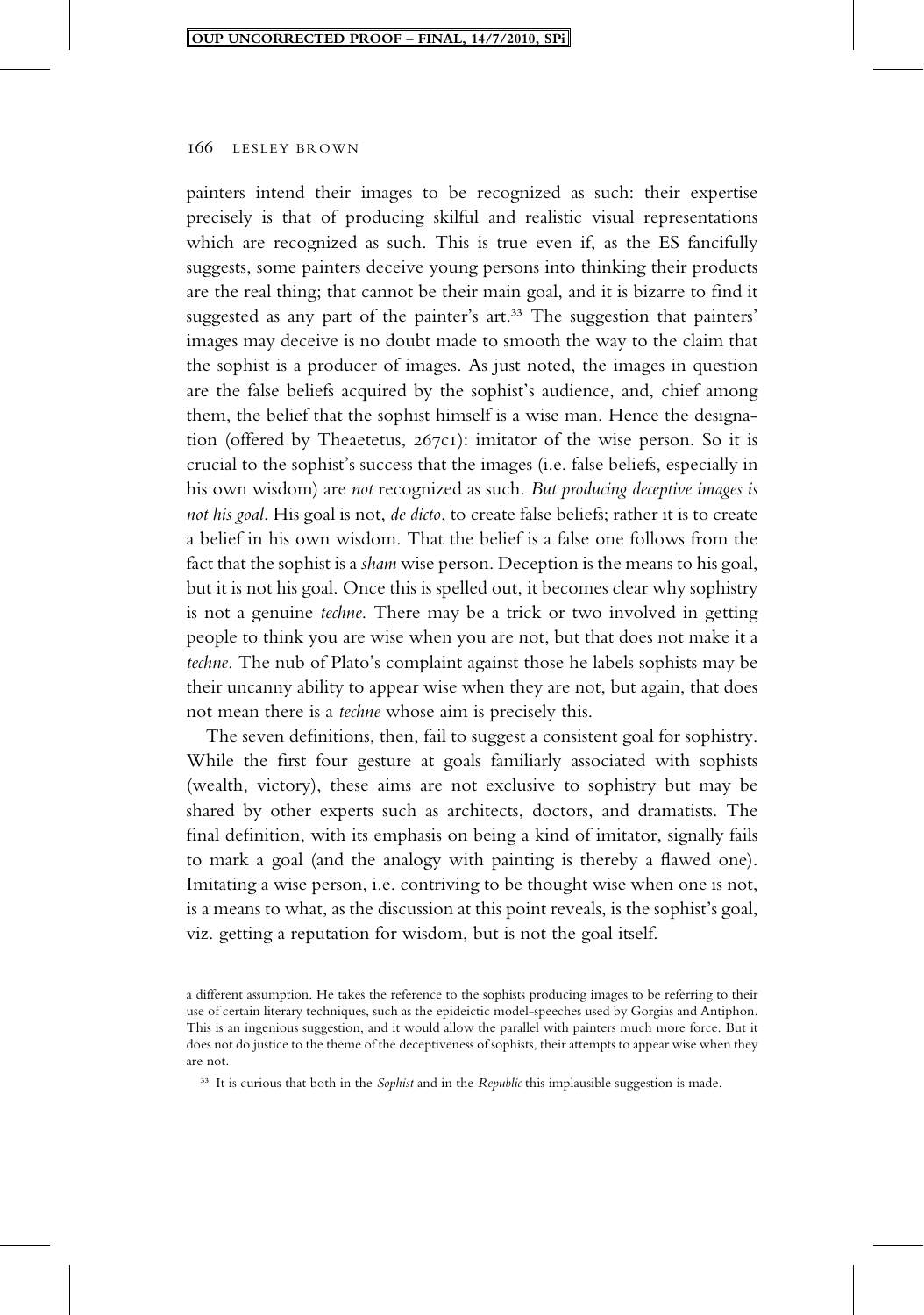Does sophistry pass the test whereby a techne must have reasoned procedures, which involve understanding the causes of success and failure? Here we come up against the plethora of characterizations of sophistry in the divisions. Is there a reasoned procedure in connection with being a hunter after rich young men? Hunters after rich young men are not necessarily frauds. For instance, Theodorus, with his variety of mathematical expertises, no doubt attracted a number of pupils impressed by his wisdom, and perhaps they paid him for the instruction he gave. Is he thereby a sophist? Presumably not, since he is credited with wisdom. In any case, his techne consists in the understanding he has of the subjectmatter; his ability to acquire a reputation for wisdom and, with it, rich pupils (supposing he did so) is not what constitutes his techne. Turning to the characterization of sophists as antilogikoi (experts in controversy or disputation), we have already noted that, in this aspect, their only difference from Socrates comes at the last cut: Socrates loses money by his examinations; they make money. To judge by their performance in Euthydemus, the antilogikoi Euthydemus and Dionysodorus do have an understanding of how to refute an opponent, just as Socrates did. So expertise in *antilogike* is not peculiar to sophistry.<sup>34</sup> Once again, sophistry seems to be used as a label for what, done properly, with the right motives and by a truly skilled person, is a respectable intellectual activity. It does not have a set of techniques and procedures peculiar to itself; rather, according to the treatment in Sophist, it is a fraudulent practice of what in other hands is a respectable and genuine techne. It fails that test for being a techne.35

Let us turn to the vexed issue of the subject-matter of a techne. Must a single techne have a single and well-defined subject-matter? Or must the goal play a part too? At this point we may note an important point about the first cut of the genus techne, which is different in Sophist and in Politicus. Whereas the major distinction in Sophist is said to be the division of technai into productive and acquisitive, in Politicus we get the far more familiar distinction

<sup>34</sup> Cf. Phdr. 261b–e.

<sup>&</sup>lt;sup>35</sup> See, for a contrary view, Kato (1995), pp. 162–72, at p. 165 (techne) '... functions as the factor which uncovers one after another the various disguises of the sophists's pseudo-art, and finally discloses its essence as pseudo-art, i.e. imitative art'. Kato is assuming that being a pseudo-art is the essence of sophistry; a strange kind of essence, especially for a techne. And I have argued that (in contrast to painting) being imitative is not of the essence of sophistry.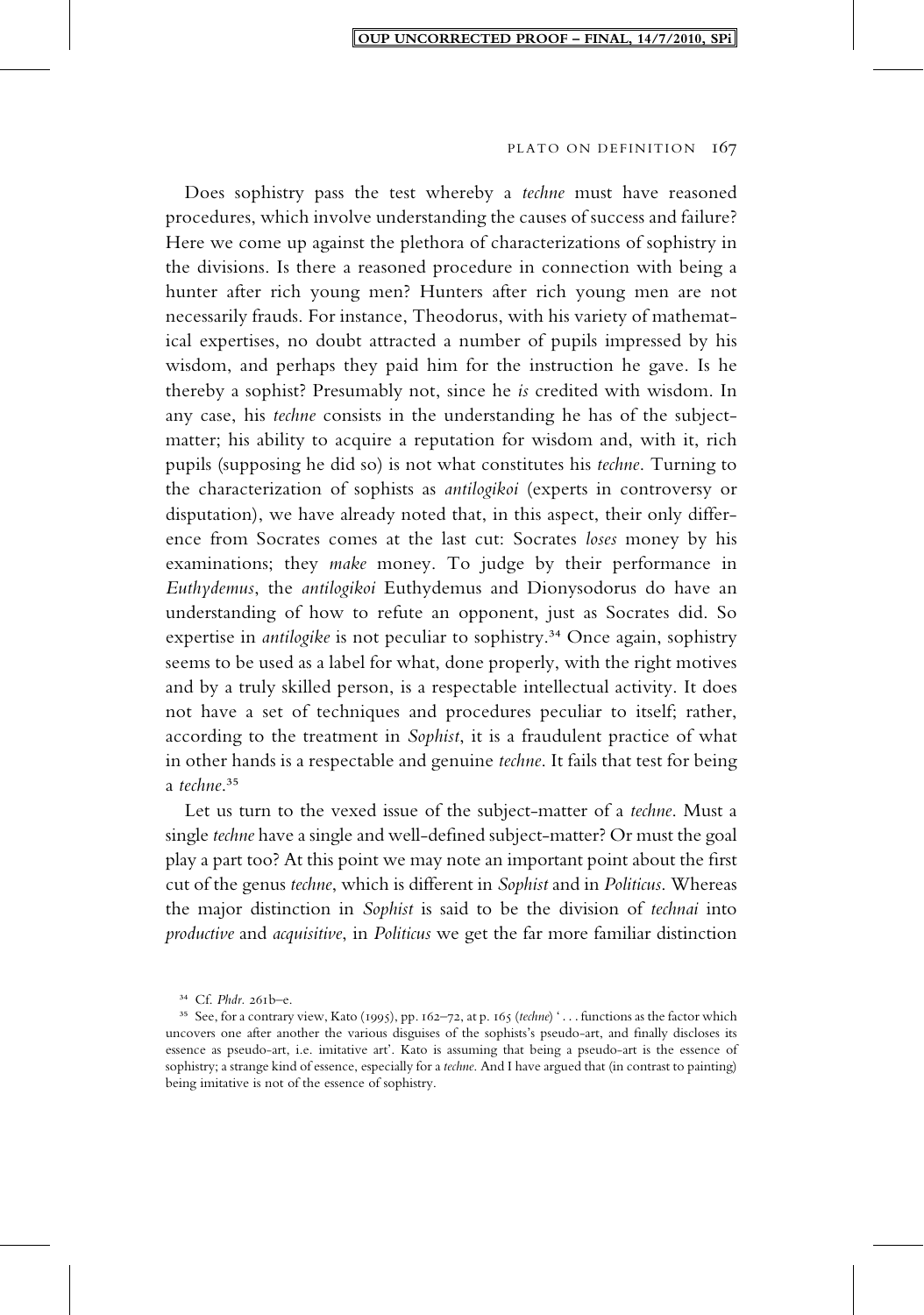into practical and theoretical. Now some subjects, such as geometry, may be pursued either theoretically or for practical purposes, as an aid to landmeasurement (the literal meaning of geometry). From the fact that theoretical/practical forms the first cut of techne in Politicus, one might infer that difference in aim (practical versus theoretical) means that pure and applied geometry are different technai. But recall Republic 7, which rehearses the five technai/branches of knowledge that the would-be philosopher-ruler must study en route to dialectic—arithmetic, plane geometry, solid geometry, astronomy, harmony. There Socrates insists—though with considerable irony—that the disciplines have practical uses as well as their value to the trainee philosopher: their ability to lead the soul towards truth. This suggests that geometry is one and the same techne whether pursued for its practical uses or for enlightenment's sake.<sup>36</sup> From Plato's treatments of genuine technai, then, it is unclear what role subject-matter has in the delineation of a techne.

To sum up: it is clear from the above that producing definitions, and a taxonomy, even of genuine technai is a hard enough task, for such a taxonomy needs to find a place for, and to order in terms of importance, the criteria of purpose, of whether the techne is practical or theoretical, and of subject-matter, and it also needs to establish, for a genuine techne, that it has standards by which success and failure can be measured. It is even clearer that no serious attempt is made in Sophist to justify the poorly founded claim that sophistry is a techne, nor, a fortiori, to show, by the acknowledged criteria for technai, what its essential nature is.37

### VI Conclusion

Let us distinguish four questions. First, can the method of division yield a unique definition of the techne of sophistry? To this I have already indicated my answer 'No, Plato cannot have intended the reader to think so, because sophistry is no genuine *techne*, indeed it lacks any essential nature.' Second,

<sup>&</sup>lt;sup>36</sup> The analogy between the parts of difference and the parts of knowledge (Soph. 257c–d) also suggests that a branch of knowledge gets its specific nature from its subject-matter (regardless of whether it is employed for practical purposes or not).

<sup>&</sup>lt;sup>37</sup> Cf. n 28, on the evidently weak 'argument' offered for the sophist being an expert.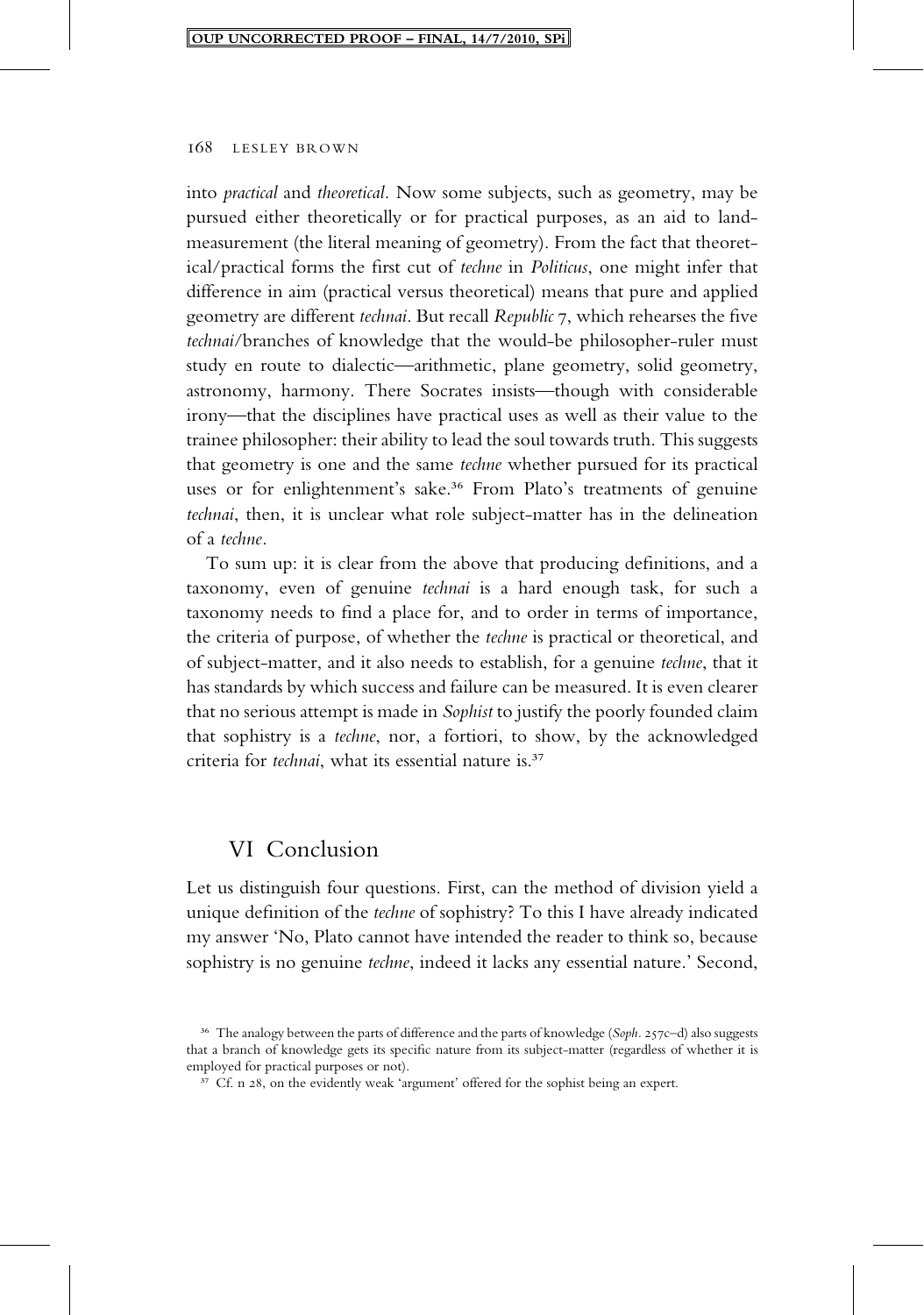can the method yield a unique definition for any techne or branch of knowledge? Here my hunch is that, while Plato was convinced there are objective criteria for what is a techne, and for what distinguishes one from another, he would have been less sanguine about finding, via the method of division, a unique correct definition, let alone a unique classificatory scheme encompassing all technai, for reasons sketched in the previous section. Third, are there *any* kinds for which Plato can have hoped the method of division would yield a definitive essence-revealing definition? All we can say here is that the evidence of the Sophist does not enable us to give an affirmative answer to the question, but that does not mean that it did not remain an aspiration; the evidence is that it did. Fourth, what if any enlightenment has the entire discussion in the Sophist yielded about the nature of the sophist and the philosopher, and the relationship between them?

An adequate answer to this fourth question would require an extensive study. It would need to set out in detail how, in all parts of the work, Plato is showing the reader, rather than formally stating, how close true philosophy is to sophistry in its various guises, how and why they are easily confused, but how at bottom there are crucial differences between philosophy and the various approaches he labels sophistry.<sup>38</sup> The one official statement of the difference is couched in metaphorical terms at 254. There we read that the philosopher—by now identified as the dialectician, the person with the knowledge to discern how kinds combine—clings, through reasoning, to 'what is', and is hard to discern given the brightness of reality, while the sophist too is hard to discern but for the opposite reason: he escapes into the darkness of what is not. Suggestive though this description is, it can only be fully understood in the light of a reading of the whole work. In addition to familiar points of difference—sophists aim for wealth and take paid pupils; they desire victory and renown rather than enlightenment, and a seeming refutation which defeats an opponent, not the genuine one which benefits him—a new point emerges in the argumentation from 239 to 264. The newly displayed difference beteen sophist and true philosopher lies in their respective uses of *aporia*—and here I draw on Frede's important paper, 'The Literary Form of the Sophist'.<sup>39</sup> Both

<sup>&</sup>lt;sup>38</sup> Such a study would also need to take account of the *Theaetetus* and *Politicus*, cf. Frede's paper referred to in the next note.

<sup>39</sup> Frede (1996).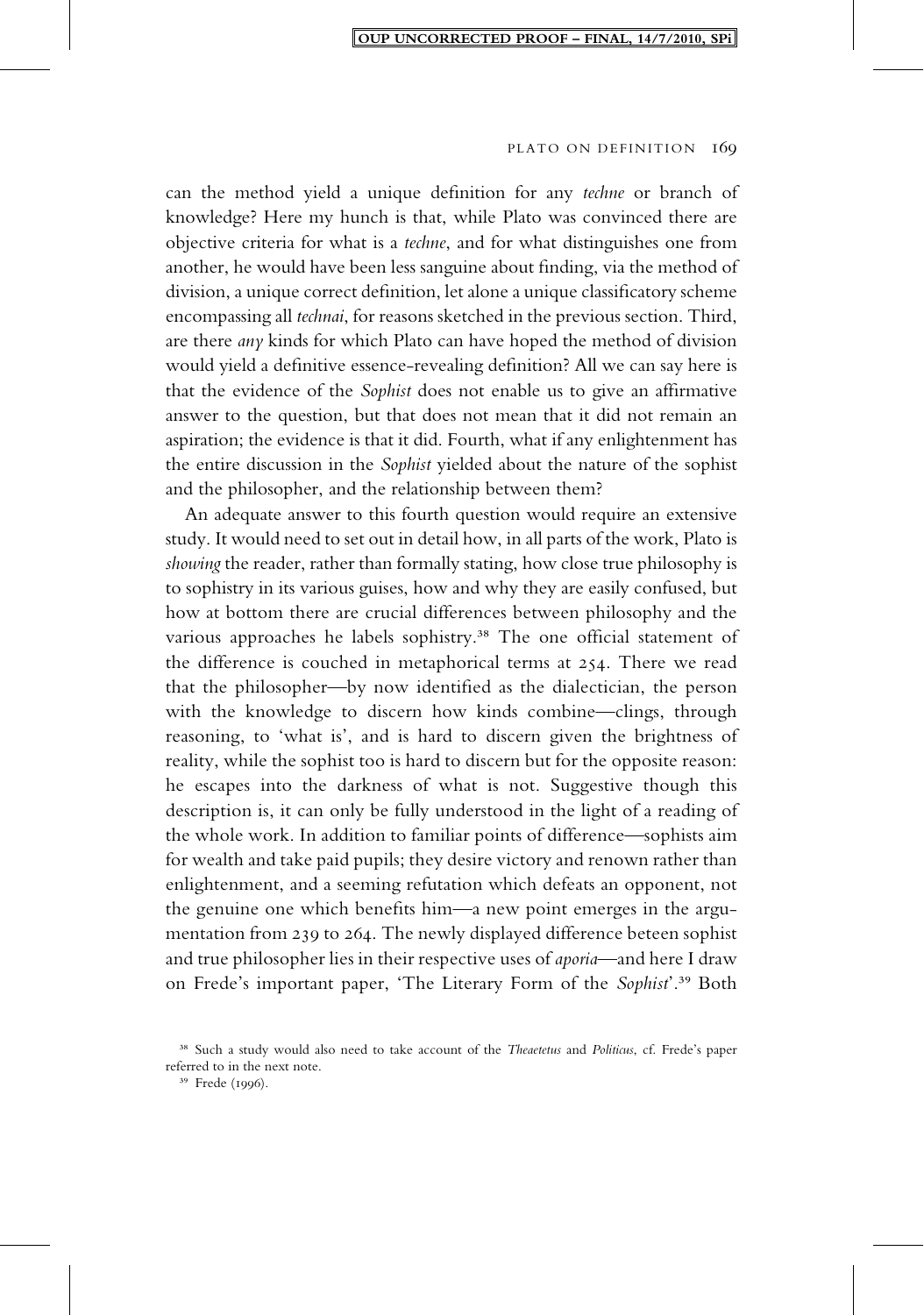sophists and philosophers make use of aporia, but the philosopher 'does not leave us with this aporia [about what is not], but goes on to break the impasse by showing us that we can say, after all, that what is not is, because the claim that we cannot say this turns out to rest on confusion'. As Frede emphasizes, the *aporiai* of the Sophist are used constructively, to help us get clear on a subject; this is the hallmark of the philosopher, as against that group of sophists (personified by the brothers in Euthydemus) in whose hands such puzzles are used to refute opponents, not to get clearer about the truth of important matters. The dialogue has revealed to the reader a great deal about the contrast between the approach and interests of the philosopher and those of sophists, but it has done so not by producing a definition-by-division of the sophist that is intended to be correct. As such, it leaves open the question how high Plato's hopes were for the method if used on a more promising subject-matter than sophistry.<sup>40</sup>

### Bibliography

- Ackrill, J. L. (1997), 'In Defence of Platonic Division', in J. L. Ackrill, Essays on Plato and Aristotle, Oxford.
- Bluck, R. (1975), Plato's Sophist, Manchester.
- Cavini, W. (1995), 'Naming and Argument: Diairetic Logic in Plato's Statesman', in C. Rowe (ed.), Reading the Statesman, Sankt Augustin.
- Cherniss, H. F. (1944), Aristotle's Criticism of Plato and the Academy, Baltimore.
- Cohen, S. M. (1973), 'Plato's Method of Division', in J. M. E. Moravcsik (ed.), Patterns in Plato's Thought, Dordrecht.
- Cornford, F. M. (1935), Plato's Theory of Knowledge, London.
- Crivelli, P. (2004), 'Socratic Refutation and Platonic Refutation', in Socrates: 2400 Years since his Death, ed. V. Karasmanis, Athens.
- Frede, M. (1996), 'The Literary Form of the Sophist', in C. Gill and M. M. McCabe (eds.), Form and Argument in Late Plato, Oxford.
- Gomez-Lobo, A. (1977), 'Plato's Description of Dialectic in the Sophist 253d1–e2', Phronesis 22.1: 29–47.
- Gomez-Lobo, A. (1981), 'Dialectic in the Sophist: A Reply to Waletzki', Phronesis  $26.1: 80 - 3.$

<sup>40</sup> I am very grateful to David Charles for helpful discussions and comments on this paper. Thanks also to an anonymous reader and to T. Irwin.